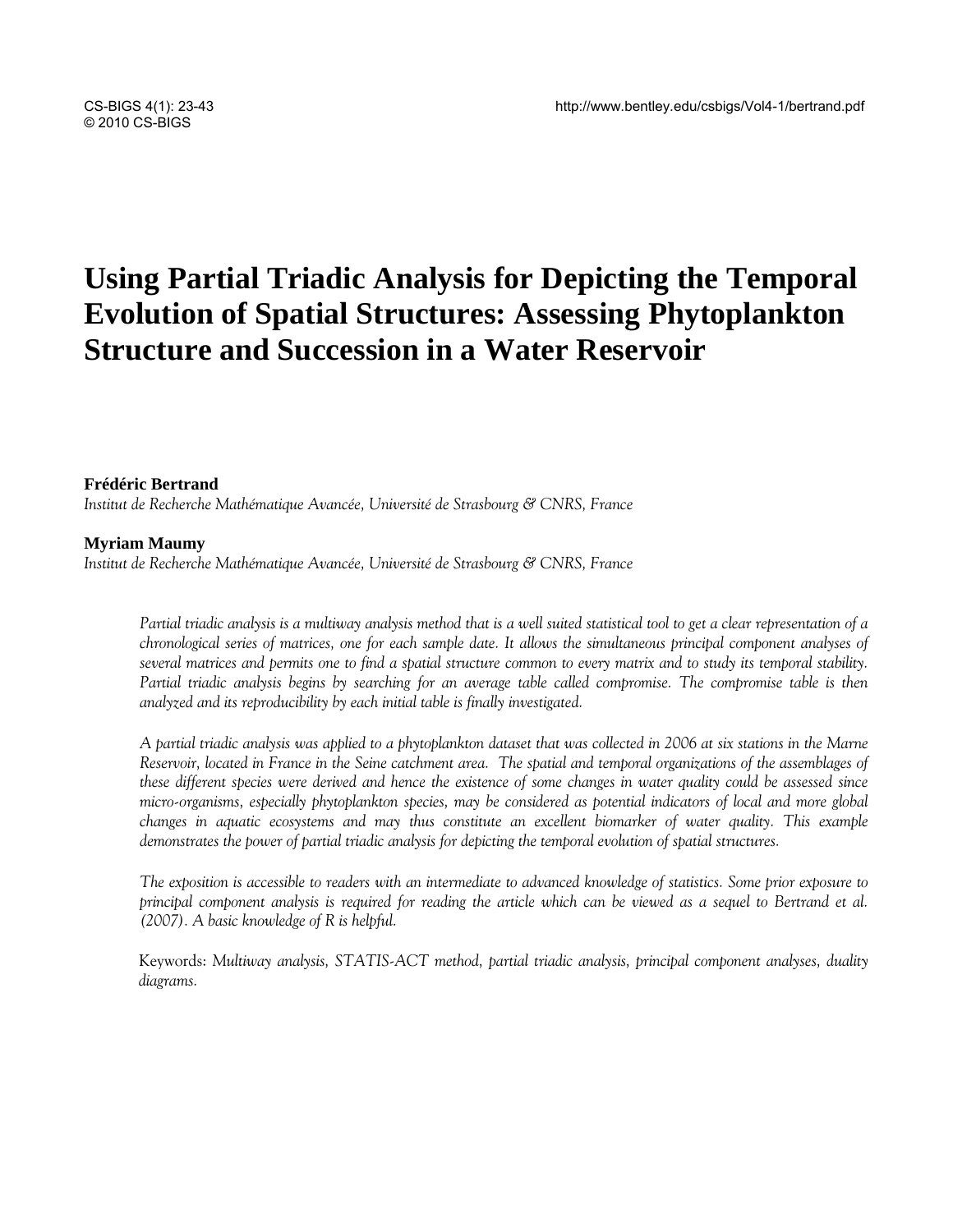# **1. Theory**

# *1.1. Introduction*

In this case study we investigate the potential of partial triadic analysis (PTA), a special kind of multivariate analysis. Partial triadic analysis is meant to perform a statistical analysis of experiments when the same variables are measured on the same individuals at different points in time. From a mathematical point of view, the aim of a PTA is to analyze a three-way table, also called a data cube i.e. a matrix with three subscripts  $X_{i,j,k}$  which is seen as a sequence of two-way tables – matrices with two subscripts  $X_{i,j}$ .

Partial triadic analysis belongs to the family of STATIS methods (Lavit 1988). It involves three essential steps: the interstructure, the compromise, and the intrastructure analysis.

Partial triadic analysis is one of the simplest multiway methods (Escoufier 1980). It was derived from triadic analysis (Tucker, 1966), described in Jaffrenou (1978) and introduced by Thioulouse and Chessel (1987) in ecology as "triadic analysis". This method was renamed "partial triadic analysis" by Kroonenberg (1989) to highlight the difference with the original triadic analysis. It is also known as "Pre-STATIS" or "STATIS on the X" in Leibovici (1993) or "PCA-SUP" – PCA of a derived two-way supermatrix – in Kiers (1991). PTA has been used in several ecological studies (Dolédec and Chessel 1991, Blanc *et al.* 1998, Blanc and Beaudou 1998, Gaertner 2000, Rossi 2003, Jiménez *et al.* 2006, Ernoult *et al.* 2006, Carassou and Ponton 2007, Pavoine *et al.* 2007 and Rolland *et al.* 2009).

<span id="page-1-0"></span>More precisely, PTA searches for structures that are stable along the sequence of two-way tables. Its first step is called the interstructure. It corresponds to a global representation and gives the "importance" of each table. During this step, a matrix of scalar products between tables is computed.

The second step, the compromise computation and analysis, is the main step of the method. The compromise table is computed as the weighted mean of all the tables of the series, using the components of the first eigenvector of the interstructure as weights. This table has the same dimensions and the same structure and meaning as the tables of the series. The compromise table exhibits the best summary properties of the initial tables. It is analyzed by a PCA, providing a picture of the structures common to all the tables and a simultaneous representation of individuals and variables.

The third step of a partial triadic analysis is the analysis of the intrastructure. The rows and columns of all the tables of the sequence are projected on the factor map of the PCA of the compromise as additional elements. This step summarizes the variability of the series of tables around the common structure defined by the compromise.

# *1.2. Duality diagrams*

Partial triadic analysis can be included in a broader setting using duality diagrams (Escoufier 1987, Holmes 2008). The terms duality diagram or statistical triplet are often used interchangeably. Such a "triplet"  $(X, D_n, D_n)$ can be used to define a multivariate data analysis from a geometrical point of view. X is the n x p table to analyze,  $D_{p}$  the most often diagonal p x p symmetric positive definite matrix of column weights and  $D_n$  is an n  $\times$  n matrix of weights on the "observations", which is most often diagonal too.

For instance, a principal component analysis (PCA) of a matrix Z amounts to the statistical triple  $(X, I_n, 1/nI_n)$ where  $X_{ij}$  is given by  $Z_{ij}$ -( $\mu_Z$ )<sub>j</sub> with ( $\mu_Z$ )<sub>j</sub> the mean of the j<sup>th</sup> variable. Given a duality diagram and from a theoretical point of view, one proceeds to the eigendecomposition of the matrix  $X'D_nXD_p$ , if n>p, or of the matrix  $XD_pX'D_n$  if  $n < p$ , where X' is the transpose of the matrix X.

**Table 1.** Steps of a duality diagram analysis

| Relation used                                                                | Result                                                                                        |
|------------------------------------------------------------------------------|-----------------------------------------------------------------------------------------------|
| $X'D_nXD_p = \lambda_s u_s$                                                  | Eigendecomposition $(\lambda_s s^{th})$<br>eigenvalue and $u_s$ s <sup>th</sup> eigenvector). |
| $G_{\rm c} = \lambda_{\rm c}^{1/2} u_{\rm c}$                                | Coordinates of the active columns<br>$(X)$ .                                                  |
| $F_s = X D_p u_s$<br>$F_{\rm sup,s} = \dot{X}_{\rm sup} D_{\rm p} u_{\rm s}$ | Coordinates of the active $(X)$ or<br>supplementary $(X_{\text{sub}})$ rows.                  |
| $G_{\text{sup,s}} = \lambda_s^{1/2} X_{\text{sup}}' D_n F_s$                 | Coordinates of the supplementary<br>columns $(X_{\text{sun}})$ .                              |

Yet since the numerical algorithms for computing the eigendecomposition of a real matrix are far more efficient if the matrix is symmetric we actually proceed to the eigendecomposition of the symmetric matrix  $A =$  $D_p^{1/2}X'D_nXD_p^{1/2}$ , if n>p, or of the symmetric matrix B =  $D_n^{-1/2}X D_p X D_n^{-1/2}$  if n<p. The eigenvalues of A are the same as those of  $X'D<sub>n</sub>XD<sub>p</sub>$  and the eigenvalues of B are the same as those of  $XD_n^{\dagger}X'D_n$ . The eigenvectors of A multiplied by  $D_p^{1/2}$  are those of  $X'D_nXD_p$  and the eigenvectors of  $\overline{B}$  multiplied by  $D_n^{1/2}$  are those of  $XD_pX'D_n$ . In the case of a PCA, this leads to finding an eigendecomposition of  $A=(1/n)X'X$  or  $B=(1/n)XX'$  and thus, since the matrix X is centered, to find an eigendecomposition of the covariance matrix of the variables  $Z_1, \ldots, Z_p$  which is what PCA is.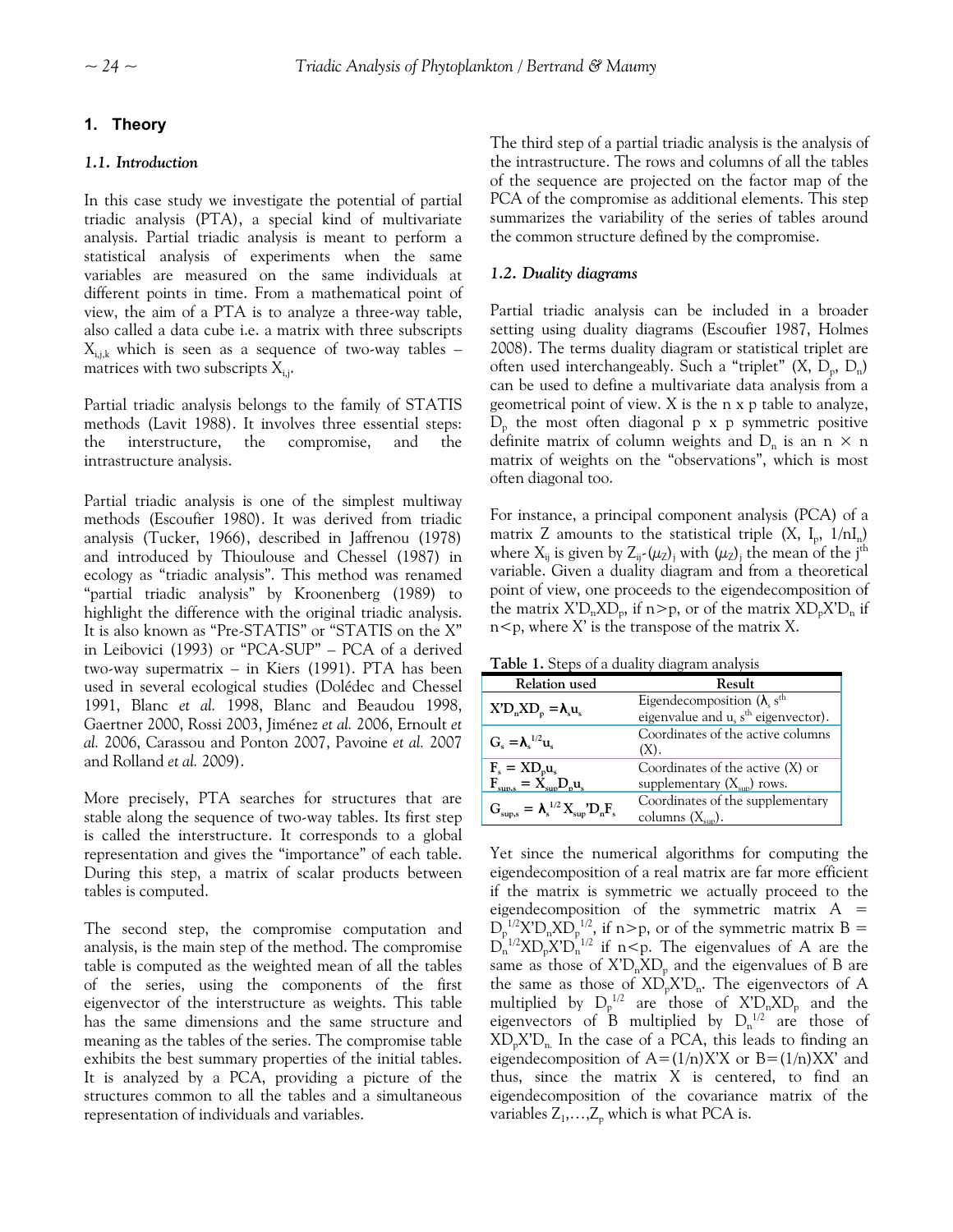We will use the formulas summed up in [Table](#page-1-0) several times in what follows.

#### *1.3.The STATIS-ACT method*

The STATIS-ACT method is an exploratory technique of multivariate data analysis which is a generalization of principal component analysis. Its goal is to analyze several sets of variables collected on the same set of observations. It is attributed to Escoufier (1980) and L'Hermier des Plantes (1976, see also Lavit *et al.*, 1994), a related approach is known, in the English speaking community, as procrustes matching by congruence coefficients (Korth and Tucker, 1976). For a quick yet thoroughly detailed introduction to the STATIS method and some of its computational details we point the reader to Abdi and Valentin (2007).

The STATIS-ACT method is based on linear algebra and especially Euclidean vector spaces (STATIS stands for Structuration des Tableaux A Trois Indices de la Statistique, ACT stands for Analyse Conjointe de Tableaux). It has been devised for multiway data situations on the basic idea of computing Euclidean distances between configurations of points (Escoufier, 1973).

Any STATIS analysis is made of three successive steps.

- 1. **Interstructure:** compare and analyze the relationship between the different data sets.
- 2. **Compromise:** combine them into a common structure called a compromise which is then analyzed via PCA to reveal the common structure between the observations, see Lazraq (2008) for an inferential approach to validating the compromise.
- 3. **Trajectories:** project each of the original data sets onto the compromise to analyze communalities and discrepancies.

STATIS is used in very different areas such as sensory evaluation and food science (Qannari *et al.* 1995, Schlich 1996, Martin *et al.* 2000, Meyners *et al.* 2000, Meyners 2002, Chaya *et al.* 2004, Perez-Hugalde *et al.* 2004, Perrin *et al.* 2008), molecular imaging (Coquet *et al.* 1996) brain imaging (Kherif *et al.* 2003), ecology (Dolédec 1988, Aliaume *et al.* 1993, Simier *et al.* 1999, Cadet *et al.* 2005), coastal marine ecology (Gaertner *et al.* 1998, Licandro and Ibanez 2000, Lekve *et al.* 2002, Gailhard *et al.* 2003, Muiño *et al.* 2003, Simier *et al.* 2004, Lobry *et al.* 2006), limnology (Centofanti *et al.* 1989, Anneville *et al.* 2002), chemometrics (Stanimirova *et al.*, 2004) and marketing (Perez Aparicio *et al.* 2007).

The main idea of the ACT technique is to compare configurations of the same observations obtained in different circumstances. As a consequence, a measure of similarity between two configurations has to be introduced. This is equivalent to defining a distance between the corresponding scalar product matrices. We now follow the article of Lavit *et al.* (1994) to give more insight into the core of the STATIS-ACT method.

#### *1.4. Partial triadic analysis*

From a statistical point of view, partial triadic analysis is a multivariate method that analyzes matrices in a three dimensional data array. It is based on the logic of Principal Component Analysis (PCA). It is designed to study simultaneously several sub-matrices of quantitative data and to detect within the structure any pattern common to these different sub-matrices in order to extract a multivariate structure that is expressed through the different dates, see Figure 1.

PTA is a STATIS-like method; the only noticeable difference between PTA and STATIS is that, since the individuals and the variables are identical from a table to another, the steps of the STATIS analysis are applied directly to the observed tables  $X_k$  instead of the scalar products  $W_k = X_k'X_k$  derived from the observed tables. It is the reason why PTA is also called STATIS on the "X".



**Figure 1.** PTA: a method from the STATIS family Note. Interstructure: similarities between the different tables. Compromise: common structure derived from each table.

#### *1.4.1. Interstructure analysis*

The derivation of the interstructure is based on the concepts of vector variance  $Var<sub>V</sub>$ , vector covariance Cov<sub>v</sub>, and vector correlation  $R_V$  (Escoufier, 1973). Let  $(S, D_p, D_n)$  and  $(T, D_p, D_n)$  be two duality diagrams. The vector covariance  $\text{Cov}_V(S, T)$  between the two duality diagrams  $(S, D_p, D_n)$  and  $(T, D_p, D_n)$  is defined by: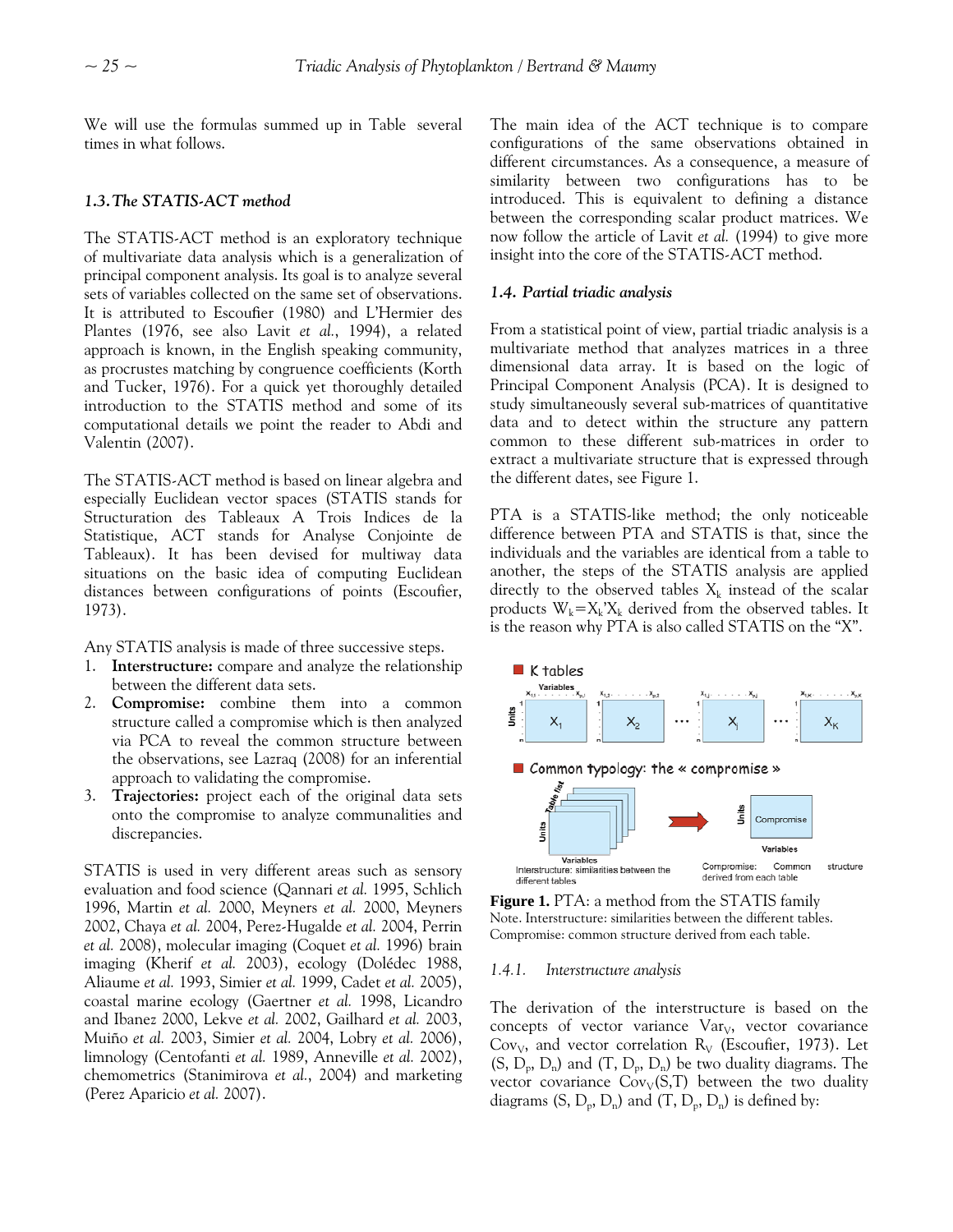$$
Cov_V(S,T) = \text{trace}(S'D_n T D_p).
$$

The vector variance  $Var_V(S)$  of the duality diagram (S,  $D_p$ ,  $D_n$ ) is given by:

$$
\text{Var}_{\text{V}}(S) = \text{Cov}_{\text{V}}(S, S) = \text{trace}(S'D_n SD_p).
$$

The distance (S,T.) =  $Tr[(D_n^{1/2}SD_p^{1/2} D_n^{1/2}TD_p^{1/2}$ )'( $D_n^{1/2}SD_p^{1/2} \cdot D_n^{1/2}TD_p^{1/2}$ )] deduced from the scalar product  $\langle S | \dot{T} \rangle = T_r (\dot{D}_p^{1/2} S' D_n^{1/2} D_n^{1/2} T D_p^{1/2}) =$  $Tr(S'D<sub>n</sub>TD<sub>p</sub>) = Cov<sub>V</sub>(S,T)$  can be used to compare the X<sub>i</sub>'s. The square of the norm of a duality diagram is thus equal to  $\text{Cov}_V(S, S) = \text{Var}_V(S)$ .

Another question that naturally arises is: Should we compare the  $X_k$ 's or the normed  $X_k$ 's?

A large distance  $d^2(X_k, X_k)$  points out a strong difference between  $X_k$  and  $X_k$ . Is it a difference in shape or a difference in size? To eliminate the second effect, we deal with the normed duality diagram deduced from  $(X_k, D_p,$  $D_n$ :

$$
\frac{X_k}{\left\|X_k\right\|} = \frac{X_k}{\sqrt{Var_V(X_k)}} = \frac{X_k}{\sqrt{tr\left(X_k D_n X_k D_p\right)}}.
$$

As a consequence, we compute the normed scalar products, the cosine, between the duality diagrams  $(X_k,$  $D_p$ ,  $D_n$ ) and  $(X_k, D_p, D_n)$ , also known as the  $R_V$ correlation coefficient:

$$
\begin{array}{rcl}\n\left\langle \frac{X_k}{\|X_k\|} \middle| \frac{X_{k'}}{\|X_k\|} \right\rangle & = & \frac{\left\langle X_k \middle| X_{k'} \right\rangle}{\sqrt{Var_V(X_k)} \sqrt{Var_V(X_{k'})}} \\
& = & \frac{Cov_V(X_k, X_k)}{\sqrt{Var_V(X_k)} \sqrt{Var_V(X_{k'})}} \\
& = & R_V(X_k, X_k)\n\end{array}
$$

Let C be the cosine matrix, also called the interstructure matrix, be a real square matrix of order K whose generic term  $c_{kk'}$  is the cosine between the  $X_k$  and  $X_{k'}$ :

$$
C = ((R_V[X_k, X_{k'}])_{1 \leq k, k' \leq K} .
$$

The computation of the  $R_V$  coefficient matrix between the tables allows the comparison of the tables and the representation of the proximity between tables (Robert and Escoufier, 1976).

In the case of a PTA where we deal with standardized variables and always use the norm  $D_n=I_n$ ,  $D_p= 1/pI_p$ , the vector covariance between the tables  $\mathrm{X}_{\mathrm{j}}$  and  $\mathrm{\check{X}}_{\mathrm{k}}$  is the sum of the correlations between identical couples of variables:

$$
Cov_v(X_j, X_k) = tr(X'_j X_k)/p = \sum_{i=1}^p cor(X'_j, X'_k)
$$

The vector variance of table  $X_j$  is hence equal to:

$$
Var_V(X_j) = tr(X'_jX_j)/p = \sum_{i=1}^p cor(X^i_j, X^i_j) = p
$$

Consequently, the  $R_V$  coefficient is the mean of the correlations between identical couples of variables:

$$
R_V(X_k, X_{k'}) = \frac{Cov_V(X_k, X_{k'})}{\sqrt{Var_V(X_k)}\sqrt{Var_V(X_{k'})}}
$$
  
= 
$$
\frac{\sum_{i=1}^p \text{cor}(X_j^i, X_k^i)}{p}
$$

To plot the K stages in a h-dimensional space, we use the least squares approximation  $C_h$  of C, equal to the h first elements of the spectral decomposition  $\sigma_1 p_1 p'_1 + ... +$  $\sigma_{r}p_{r}p_{r}^{\prime}=P\Sigma P^{\prime}$  of C, with P'P=I. Stage k is plotted as a point  $M_k$  whose coordinates are the h first elements of the k<sup>th</sup> row of P $\Sigma^{1/2}$ . The points M<sub>1</sub>, ..., M<sub>k</sub> satisfy  $\langle \text{OM}_k | \text{OM}_k \rangle = (C_h)_{kk}$ . The loss function is:

$$
||C - Ch||2 = \sum_{k} \sum_{k'} [(C - Ch)kk']2 = \sum_{l=h+1}^{r} \sigma_l^{2}.
$$

On such a graph, scalar products are not easily readable, except for the norm  $||X_k||$  approximated by the length of the vector  $OM_k$  and for the scalar product between normed  $X_k$  and normed  $X_k$ , approximated by the cosine of  $(OM_k, OM_k)$ . The projected distance induced by the least squares approximation is systematically lower than  $d^2(X_k, X_{k'})$ .

#### *1.4.2. Compromise construction*

At this point, in the STATIS method, a positive semidefinite assumption is necessary to derive the key Property 1 whereas this restrictive assumption was not necessary in the interstructure derivations.

**Property 1 (Lavit** *et al.* **1994).** Let  $W_1 = \sigma_1 p_1 p_1'$  be the *first element of the spectral decomposition of the interstructure matrix W. Components of p can be chosen positive.* 

This property is no longer true for the PTA since we work on the X's tables instead of dealing with the W's. As a consequence, if all the Xs tables are not positively correlated with the first component,  $C_1 = \sigma_1 p_1 p'_1$ , or if any two of the Xs tables are negatively correlated, then we will be unable to use the PTA and will have to use the STATIS method instead. We now assume that the components of p can be chosen positive.

Moreover if all the components of the C matrix are positive, then, on the plot of the K stages, cosines are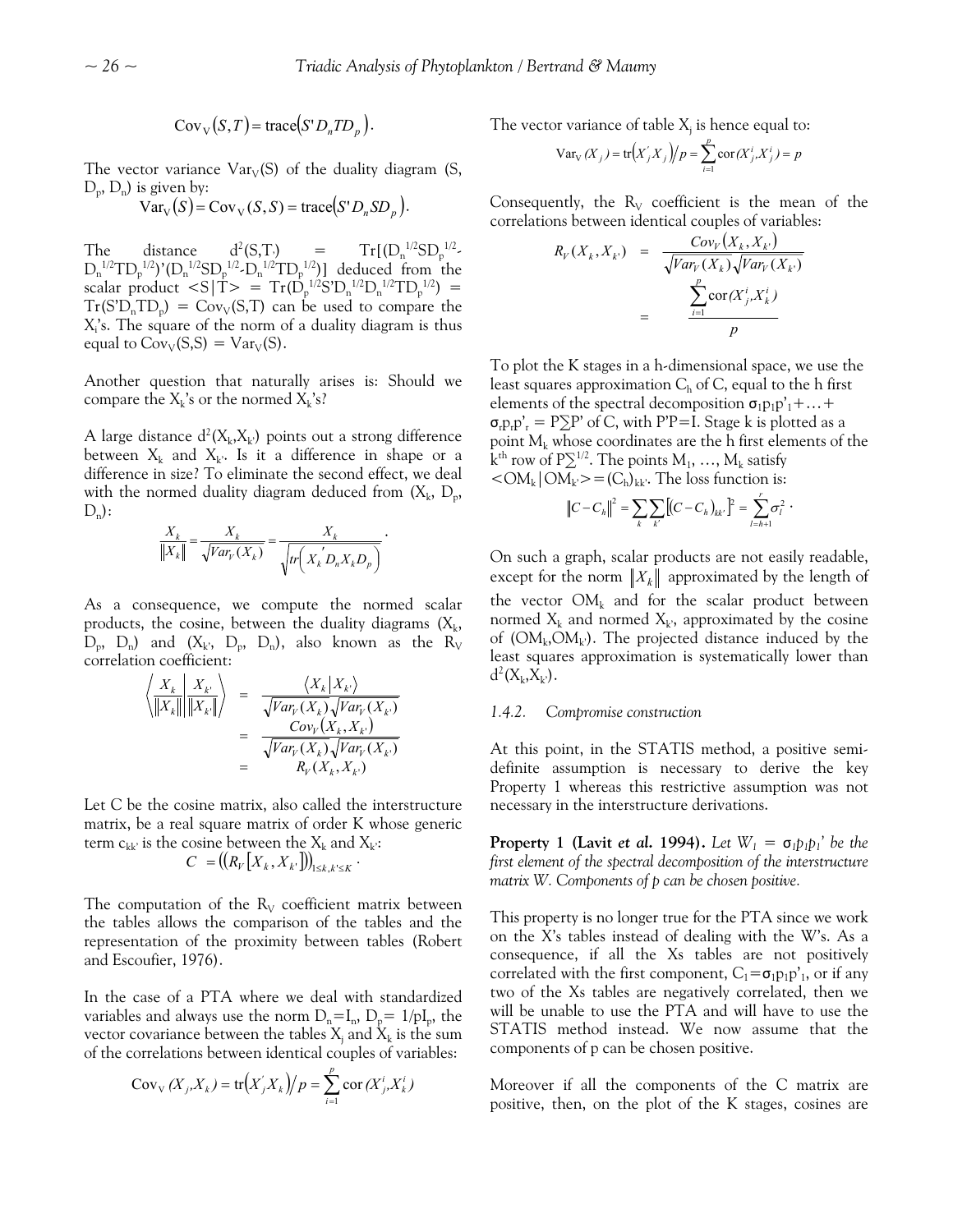positive and thus all the points  $M_k$  are situated inside a convex cone.

**Definition 1 (Lavit** *et al.* **1994).** *The n*×*p compromise matrix*  $X^+$  *is defined as a weighted sum*  $\sum_k \alpha_k X_k$ . The *coefficient αk is the coordinate of stage k in the onedimensional plot deduced from the first element C1 of the spectral decomposition of C.* 

The C matrix is not centered, thus the first eigenvector of C highlights what is common to the different tables. Tables with larger values on the first eigenvector will have a larger weight.

**Property 3 (adapted from Lavit** *et al.* **1994).** *The compromise matrix*  $X^+ = \sum_k \alpha_k X_k$  *is the linear combination of the*  $X_k$ 's which is the most closely related to the  $X_k$ 's. In other *words, X+ maximizes:* 

$$
f(\alpha_1,\ldots,\alpha_k)=\sum_l\left\langle\sum_k\alpha_kX_k\bigg|X_l\right\rangle^2\left\langle\sum_k\alpha_k^2\right\rangle.
$$

**Proof (adapted from Lavit** *et al.* **1994).** We develop the numerator in:

$$
f(\alpha_1, ..., \alpha_K) = \sum_{l} \sum_{k,k'} \alpha_k \alpha_{k'} \langle X_k | X_l \rangle \langle X_{k'} | X_l \rangle
$$
  
= 
$$
\sum_{k,k'} \alpha_k \alpha_{k'} \sum_{l} \langle X_{k'} | X_l \rangle \langle X_l | X_k \rangle
$$
  
= 
$$
\sum_{k,k'} \alpha_k \alpha_{k'} \sum_{l} C_{k'l} C_{lk} = \sum_{k,k'} \alpha_k \alpha_{k'} (C^2)_{k'k}.
$$

In the spectral decomposition of C,  $p_1$  is the eigenvector of  $CC' = C^2$  associated to the largest eigenvalue. Thus the quotient can be written as the Rayleigh quotient  $x$ <sup>'</sup>CC'  $x$  / $||x||^2$  with  $x = (\alpha_1, ..., \alpha_k)$ ', which is maximum for  $x=p_1$ . Note that this quotient is also maximum for  $p_1 / \| p_1 \|^2$ . As a consequence we can add the constraint that  $\sum_{k} \alpha_k^2 = 1$  in the definition of the compromise matrix  $X^+$ .

In the case of a PTA for which we deal with standardized tables we have:

$$
f(\alpha_1, ..., \alpha_K) = \sum_{k,k'} \alpha_k \alpha_{k'} \text{ tr}(X_k' D_n X_k D_p)
$$
  
=  $(\alpha_1, ..., \alpha_K) \text{'}C(\alpha_1, ..., \alpha_K)$   
is maximum under the constraint S,  $\alpha^2 =$ 

which is maximum, under the constraint $\sum_k \alpha_k^2 = 1$ , for  $(\alpha_1,\ldots,\alpha_k)'=p_1.$ 

What does the compromise mean? If  $X_k$  and  $X_k$ correspond to similar tables in shape and size, the angle  $(OM_k, OM_{k'})$  is small and the lengths  $\|OM_k\|$  and  $\|OM_{k'}\|$ are nearly the same. This case leads to identical values for  $\alpha_k$  and  $\alpha_k$ . On the other hand, a large difference between the two tables induces either a large angle  $(OM_k, OM_k)$  or unequal lengths for  $OM_k$  and  $OM_{k'}$  and hence different values for  $\alpha_k$  and  $\alpha_{k'}$  in both cases. Consequently C gives relatively less weight to outliers, and leads to a compromise configuration which reflects the interelement distances as they are seen by the majority.

We now provide a graphical representation of the compromise. To plot the compromise  $X^+$  in a hdimensional space, we use the least squares approximation  $X^+$ <sub>h</sub> of  $X^+$ . We compute a non-centered non-scaled PCA of the transpose of the compromise matrix  $X^+$  and retain the h first elements of the eigendecomposition  $(1/p)X^+X^{+} = P\Delta P^{-1}$  with PP<sup>-1</sup>=I. The duality diagram to be used is  $(X^+$ ,  $D_n = I_n$ ,  $D_n=1/pI_n$ ). Both column element j and row element i can be plotted as a point  $N_i$  whose coordinates are the h first elements of the jth row of  $P\Delta^{1/2}$  and a point  $M_i$  whose coordinates are the h first elements of the ith row of  $X^+$ 'P.

The loss function is

$$
\left\|X^+ - X_h^+\right\|^2 = Tr\left[\left(X^+ - X_h^+\right)\left(X^+ - X_h^+\right)\right] = \sum_{l=h+1}^r \delta_l^2.
$$

#### *1.4.3. Highlighting the intrastructure*

The last step is called the study of the intra-structure or of the reproducibility of the compromise.

The original observed tables are projected separately onto the compromise to highlight which one fits the compromise best and whether some of them share the same patterns. This step is often summed up by putting together and comparing several figures whose coordinates can be computed with the following steps:

- 1. the projection on the first plane of principal axes of the compromise of the principal axes of the individual PCA of each observed table.
- 2. projection of the columns of the original observed tables  $X_k$  on the compromise  $X^+$ , *i.e.* treating them as complementary columns in the non-centered nonscaled PCA of the compromise.
- 3. projection of the rows of the original observed tables  $X_k$  on the compromise  $X^+$ , *i.e.* treating them as complementary rows in the non-centered non-scaled PCA of the compromise.
- 4. the first principal components plane of the compromise of the principal components of the individual PCA of each observed table.

To summarize, using the partial triadic analysis method as a space-time data analysis tools may improve the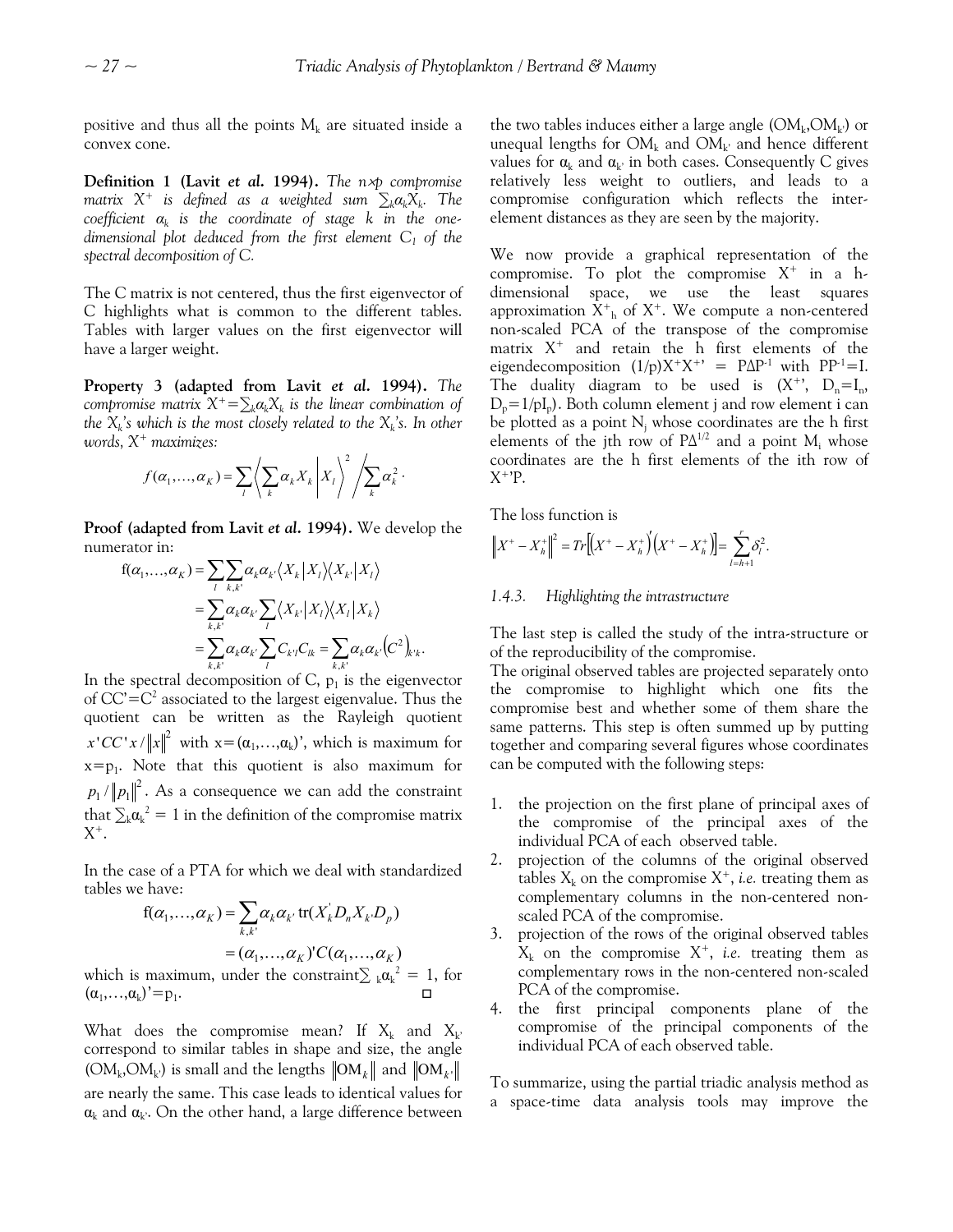knowledge of the dynamics of the linear relationships between individuals and variables.

We now proceed to the detailed analysis of an example.

# *2. Biological background*

## *2.1. Aims and scope of the study*

Micro-organisms, especially phytoplankton species, may be considered as potential indicators of local and more global changes in aquatic ecosystems and may thus constitute an excellent biomarker of water quality. Assessing biological, chemical and physical influence on phytoplankton regulation is a key process for understanding population structure and dynamics, population diversity and succession, and to propose, if necessary and when possible, a human-hand control before any excessive algal proliferation could occur. Such issues are of main concern to help scientists and water managers to make it possible for large-body reservoirs, lakes and ponds, to reach the "good ecological state" recommended by the Water Framework Directive (WFD) by 2015.

One goal of this statistical analysis was to identify both the spatial and temporal phytoplankton structure and dynamics in the Reservoir Marne, located in France in the Seine catchment area, see [Figure 1.](#page-6-0) The Reservoir Marne is often referred to as one of the largest reservoirs in Western Europe: its area is equal to  $48 \text{ km}^2$ . In 2006, *i.e.* the first year of the project, the reservoir was sampled once a month in March and April and then once every two weeks between May and September.

To assess spatial heterogeneity, six stations, see [Figure 2](#page-6-1), were investigated at a depth of three meters. Stations K and J correspond to two nautical basins, station G receives water from two "feeding" channels, stations I and H are close to the restitution channels and finally station N is more or less in the middle of the reservoir.

This sampling strategy was chosen in order to obtain the best picture of the structure of the microbial organisms considering also human feasibility in terms of sampling and analysis. More details on the experimental protocol and the sampling strategy can be found in Rolland *et al.* (2009).

# *2.2. Selection of species*

<span id="page-5-0"></span>Among the 282 phytoplankton species originally identified in the Reservoir Marne, 112 species were selected to be included in the multiway analysis, see 2 for details. The criterion for selection was that the relative abundance and biovolume of the species would be greater than a given value set to 0.01%. It is a commonly used pattern of selection in phytoplankton community ecology studies.

| Phytoplankton          | Total   | Selected             | Color     |
|------------------------|---------|----------------------|-----------|
| Family                 | Species | Species <sup>1</sup> |           |
| Cryptomonads           |         | 6                    | red       |
| Cyanobacteria          | 33      | 18                   | blue      |
| <b>Desmidiates</b>     | 26      |                      | dark red  |
| <b>Diatoms</b>         | 46      | 14                   | magenta   |
| <b>Dinoflagellates</b> | 15      | 6                    | cyan      |
| Euglenoids             | 16      |                      | dark grey |
| Golden Algae           | 22.     | 13                   | orange    |
| <b>Green Algae</b>     | 111     | 47                   | green     |
| Yellow-green           | 6       |                      | black     |
| Algae                  |         |                      |           |

# *3. Statistical analysis*

### *3.1. Features of the dataset*

Since the reservoir is not uniform. as revealed by the phytoplankton abundance and structure which greatly vary from one sampling station to another, and since a clear seasonal dynamic was observed for the different microbial communities with main differences on a vertical scale, multiway analyses, such as partial triadic analysis (PTA), a STATIS-like method, (Lavit *et al.* 1994), multiple coinertia analysis, (Chessel and Hanafi 1996), or statico, (Thioulouse *et al.* 2004), are well suited statistical tools to get a clear representation of the spatial and temporal organization of the assemblages of the different species.

These analyses can be performed using the ade4, (Chessel *et al.* 2004, Dray *et al.* 2007) package for the R software, (R Development Core Team 2009), and several customized functions written by the first author and available with the dataset. Additionally, in order to shed light on the associations between the species and the axes constructed by the partial triadic analysis, the Kendall correlation coefficient between the biovolume of the phytoplankton species and their factorial coordinates on the first three axes of the compromise were computed.

This correlation analysis was also performed between the biovolume of the phytoplankton species and each station during the analysis involving the reproducibility of the compromise among the 6 sampling stations.

 $1$  The selection of species was carried out following the rules detailed in Section 2 of the article.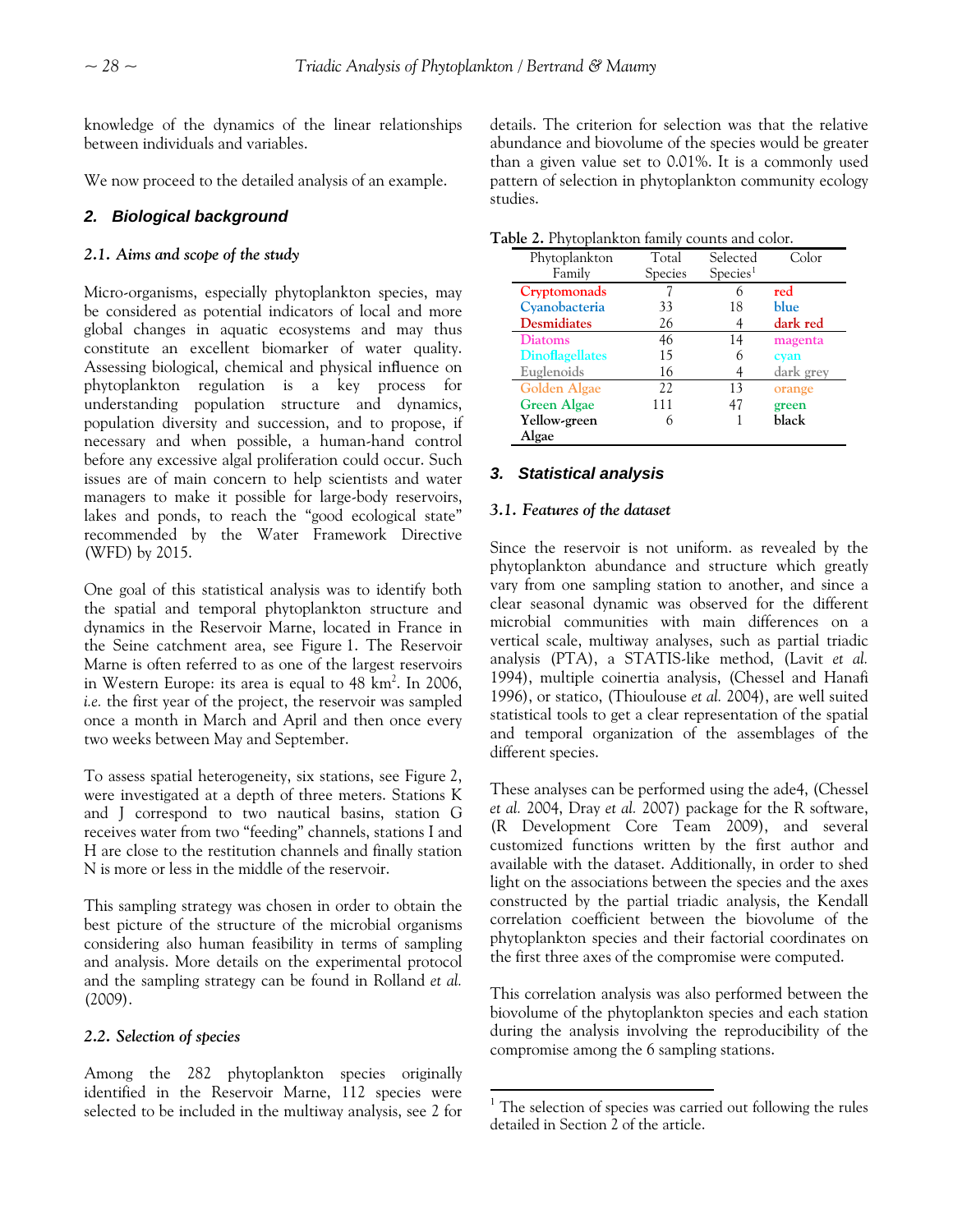# *3.2.Partial triadic analysis*

Let  $X_G$ ,  $X_H$ ,  $X_I$ ,  $X_K$  and  $X_N$  the matrices of biovolumes values whose 112 columns are the species and 11 rows are the sampling times. Each of these matrices is centered and scaled. Thanks to Figure 2, one easily understands why this dataset turn out to be a cube of data.



<span id="page-6-0"></span>**Figure 1.** Location of the reservoir in France



**Figure 2.** Location of the sampling stations in the reservoir

<span id="page-6-1"></span>We assume that all the tables  $X_G$ ,  $X_H$ ,  $X_I$ ,  $X_I$ ,  $X_K$  and  $X_N$ share the same column weights  $D_p$ , and that they also share the same row weights  $D_n$ , which leads, in our case, to six duality diagrams  $(X_G, D_n, D_n)$ ,  $(X_H, D_n, D_n)$ ,  $(X_I, D_p, D_n)$ ,  $(X_I, D_p, D_n)$ ,  $(X_K, D_p, D_n)$ ,  $(X_N, D_p, D_n)$ .

# *3.2.1. Interstructure analysis*

This is the first step of the analysis and is intended to provide a global description of the sampling points as a function of the typology of the sampling dates, extracting the information common to all sampling dates. The objects of this analysis are the variables by samples. It consists of the comparison of the structure of the 6 different sub-matrices (stations) and the identification of the stations sharing a similar annual structure. The computation of the  $R_V$  coefficient matrix between stations allows the comparison of the stations and the representation of the proximity between stations. A byproduct of this step is to attribute a weight to each station sub-matrix.



**Figure 2.** Phytoplankton data composition via a PTA

We begin by creating a ktab object that is designed to match the structure of the cube of data and allows the use of the functions of the ade4 package to perform partial triadic analysis.

```
> library(ade4) 
> ktabbiovol3mscaled <- ktab.list.df( 
lapply(rapply(lapply(lapply(split( 
cbind(codes$Lettre,biovol3m), codes$Lettre), 
function(x) {return( x[, -1])}), scale),
function(XX) \{apply(XX, c(1,2), function(1)\}\)\{if(!is.nan(ll))\{ll\} else \{0\}\}),
how="replace"), as.data.frame))
> row.names(ktabbiovol3mscaled) <- 
c("06/03/2006","04/04/2006","03/05/2006","07/
06/2006","28/06/2006","04/07/2006","24/07/200
6","07/08/2006","22/08/2006","05/09/2006","19
/09/2006")
```
We use the following R code to compute the C matrix:

```
> RV.comp <- function(mat1,mat2) 
{return(sum(diag(t(as.matrix(mat1))%*%as.matr
ix(mat2)))/sqrt(sum(diag(t(as.matrix(mat1))%*
%as.matrix(mat1)))*sum(diag(t(as.matrix(mat2)
)%*%as.matrix(mat2)))))} 
> (RVs <- matrix(NA,nrow=6,ncol=6, 
dimnames=list(c("G","H","I","J","K", 
"N"),c("G","H","I","J","K","N")))) 
> for(ii in 1:6){for(jj in 1:6){RVs[ii,jj] <- 
RV.comp(ktabbiovol3mscaled[[ii]],ktabbiovol3m
scaled[[jj]])}}
```
We get, in a readable format for matrices: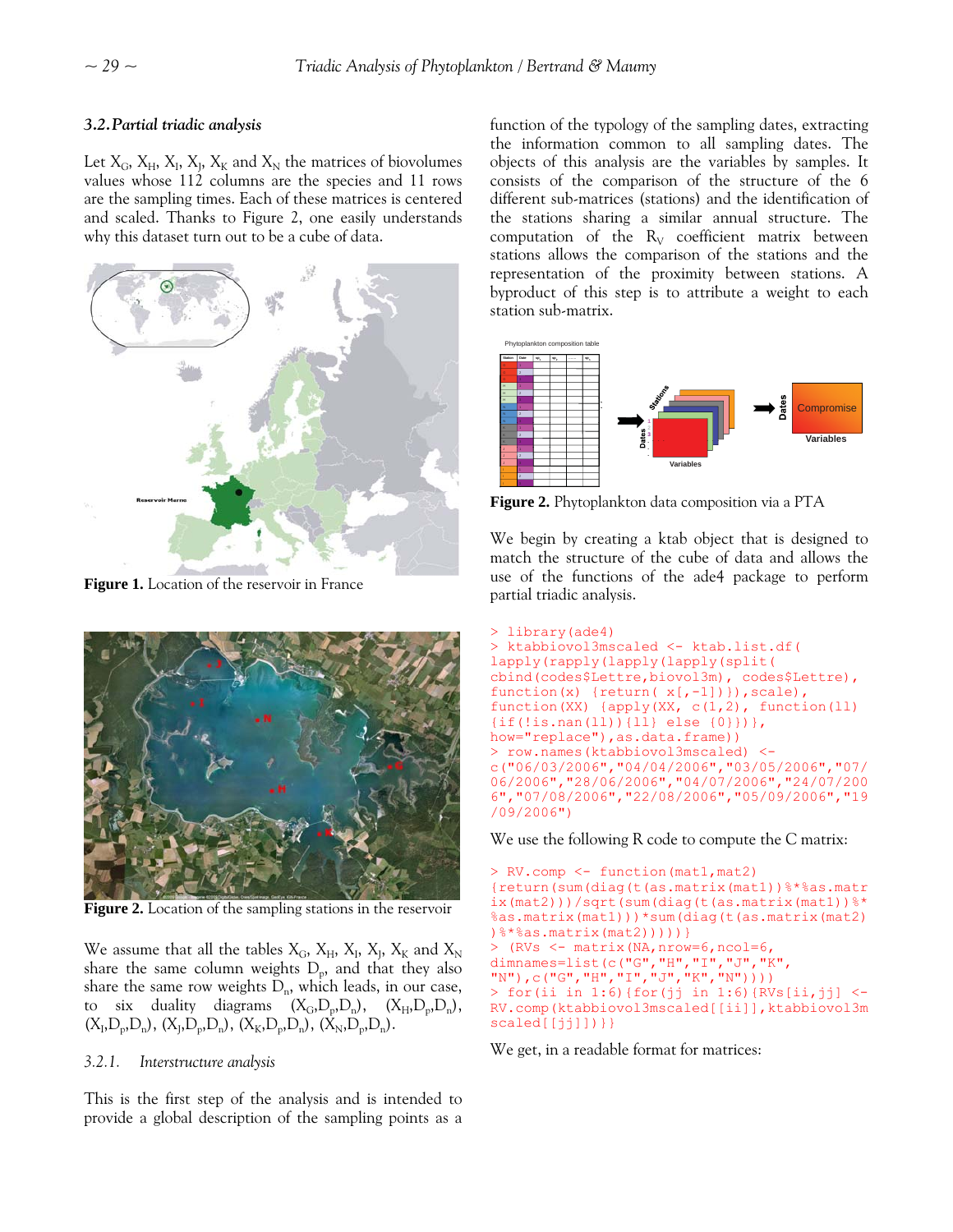|   | G                                       | HI I KN |  |  |
|---|-----------------------------------------|---------|--|--|
| G | 1.000 0.322 0.358 0.219 0.284 0.334     |         |  |  |
| H | 0.322 1.000 0.526 0.397 0.265 0.576     |         |  |  |
|   | I 0.358 0.526 1.000 0.415 0.234 0.549   |         |  |  |
|   | $I$ 0.219 0.397 0.415 1.000 0.334 0.410 |         |  |  |
|   | K 0.284 0.265 0.234 0.334 1.000 0.301   |         |  |  |
|   | N 0.334 0.576 0.549 0.410 0.301 1.000   |         |  |  |

This is the same matrix as the one derived using the pta function of the ade4 package:

#### pta1 <- pta(ktabbiovol3mscaled, scan = FALSE, nf=4) pta1\$RV

|              | $\mathbf{G}$                             |  | HI I KN                             |  |  |
|--------------|------------------------------------------|--|-------------------------------------|--|--|
| G            |                                          |  | 1.000 0.322 0.358 0.219 0.284 0.334 |  |  |
| H            |                                          |  | 0.322 1.000 0.526 0.397 0.265 0.576 |  |  |
| $\mathbf{I}$ | 0.358  0.526  1.000  0.415  0.234  0.549 |  |                                     |  |  |
| $\mathbf{I}$ | 0.219 0.397 0.415 1.000 0.334 0.410      |  |                                     |  |  |
| $\mathbf{K}$ |                                          |  | 0.284 0.265 0.234 0.334 1.000 0.301 |  |  |
|              | N 0.334 0.576 0.549 0.410 0.301 1.000    |  |                                     |  |  |

We now perform the eigendecomposition of the cosine matrix in order to reveal the structure between the matrices:

#### $C=$ PDP' with  $P'P=I$ ,

where P is the matrix of eigenvectors of C and D=diag( $d_1$ ,..., $d_6$ ) the diagonal matrix of the eigenvalues sorted by decreasing absolute values  $|d_1| \geq \cdots \geq |d_6|$ .

An element of a given eigenvector represents the projection of one sub-matrix on this eigenvector. Thus the studies can be represented as points in the eigenspace and their similarities visually analyzed. The matrix of the projections is computed using the formula

$$
G = PD^{\frac{1}{2}}.
$$

All the elements of the cosine matrix C are positive; as a consequence the six matrices are positively correlated with the first component. The coordinates of the first eigenvector share the same sign which we choose to be positive.

The following R code computes the P and D matrices. We compare the results with those of the pta built-in function and begin with the eigenvalues of the C matrix. > eigendecomp <- eigen(x=RVs, symmetric=TRUE)

```
> (eigenvalues <- eigendecomp$values) 
[1] 2.8840258 0.8624162 0.7877673 0.5845975 
0.4637148 0.4174784 
> pta1$RV.eig 
[1] 2.8840258 0.8624162 0.7877673 0.5845975 
0.4637148 0.4174784 
> eigendecomp$vectors[,1] 
[1] -0.3398160 -0.4546875 -0.4533865 -
0.3928325 -0.3156219 -0.4672157 
> if(any(eigendecomp$vectors[,1] < 0))
```

```
eigendecomp$vectors[,1] <- -
eigendecomp$vectors[,1] 
> eigendecomp$vectors[,1] 
[1] 0.3398160 0.4546875 0.4533865 0.3928325 
0.3156219 0.4672157 
> D <- diag(eigenvalues) 
> dimnames(D) <- list(c(paste("axis", 
1:6,sep="")),c(paste("axis",1:6, sep=""))) 
> D
```

|                   |                                     |  | axis1 axis2 axis3 axis4 axis5 Axis6     |       |
|-------------------|-------------------------------------|--|-----------------------------------------|-------|
|                   | axis1 2.884 0.000 0.000 0.000 0.000 |  |                                         | 0.000 |
| axis2             | 0.000 0.862 0.000 0.000 0.000 0.000 |  |                                         |       |
| axis <sup>3</sup> |                                     |  | 0.000 0.000 0.788 0.000 0.000 0.000     |       |
|                   | axis4 0.000 0.000 0.000 0.585 0.000 |  |                                         | 0.000 |
| axis5             |                                     |  | 0.000 0.000 0.000 0.000 0.464 0.000     |       |
| axis6             | 0.000                               |  | $0.000$ $0.000$ $0.000$ $0.000$ $0.417$ |       |

```
> P <- eigendecomp$vectors 
dimnames(P) <-
list(c("G","H","I","J","K","N"), 
c(paste("axis", 1:6, sep="")))
```
> P

|              |  |                                                 | $axis1$ $axis2$ $axis3$ $axis4$ $axis5$ $axis6$ |  |  |
|--------------|--|-------------------------------------------------|-------------------------------------------------|--|--|
| G            |  |                                                 | $0.340$ $0.303$ $0.795$ $0.360$ $0.171$ $0.050$ |  |  |
| H            |  | $0.455$ $0.300$ $0.007$ $0.338$ $0.537$ $0.548$ |                                                 |  |  |
| $\mathbf{I}$ |  |                                                 | $0.453$ $0.315$ $0.073$ $0.085$ $0.781$ $0.269$ |  |  |
| $\mathbf{I}$ |  |                                                 | $0.393$ $0.084$ $0.561$ $0.694$ $0.199$ $0.054$ |  |  |
| $\mathbf{K}$ |  |                                                 | $0.316$ $0.809$ $0.220$ $0.397$ $0.171$ $0.101$ |  |  |
| N            |  |                                                 | $0.467$ $0.240$ $0.021$ $0.330$ $0.060$ $0.782$ |  |  |

#### We now compute the matrix G. > P%\*%sqrt(D)

|  | axis1 axis2 axis3 axis4 axis5 axis6                |                                             |  |  |
|--|----------------------------------------------------|---------------------------------------------|--|--|
|  | G $0.577$ $-0.281$ $0.705$ $0.275$ $0.116$ $0.032$ |                                             |  |  |
|  | $H = 0.772$ 0.279 -0.007 -0.258 0.366 -0.354       |                                             |  |  |
|  |                                                    | $I = 0.770$ 0.292 0.064 0.065 -0.532 -0.174 |  |  |
|  | $I$ 0.667 -0.078 -0.498 0.531 0.135 0.035          |                                             |  |  |
|  | K 0.536 -0.751 -0.195 -0.304 -0.117 -0.066         |                                             |  |  |
|  | N 0.793 0.222 -0.019 -0.253 0.041 0.505            |                                             |  |  |

#### > pta1\$RV.coo

|   | IS <sub>1</sub> | IS <sub>2</sub> | IS <sub>3</sub> | IS <sub>4</sub> |
|---|-----------------|-----------------|-----------------|-----------------|
| G | 0.577           | 0.281           | 0.705           | $-0.275$        |
| н | 0.772           | $-0.279$        | $-0.007$        | 0.258           |
| I | 0.770           | $-0.292$        | 0.064           | $-0.065$        |
| I | 0.667           | 0.078           | $-0.498$        | $-0.531$        |
| K | 0.536           | 0.751           | $-0.195$        | 0.304           |
| N | 0.793           | $-0.222$        | $-0.019$        | 0.253           |

Figure 5 displays these projections of the sampling stations onto the first and second components.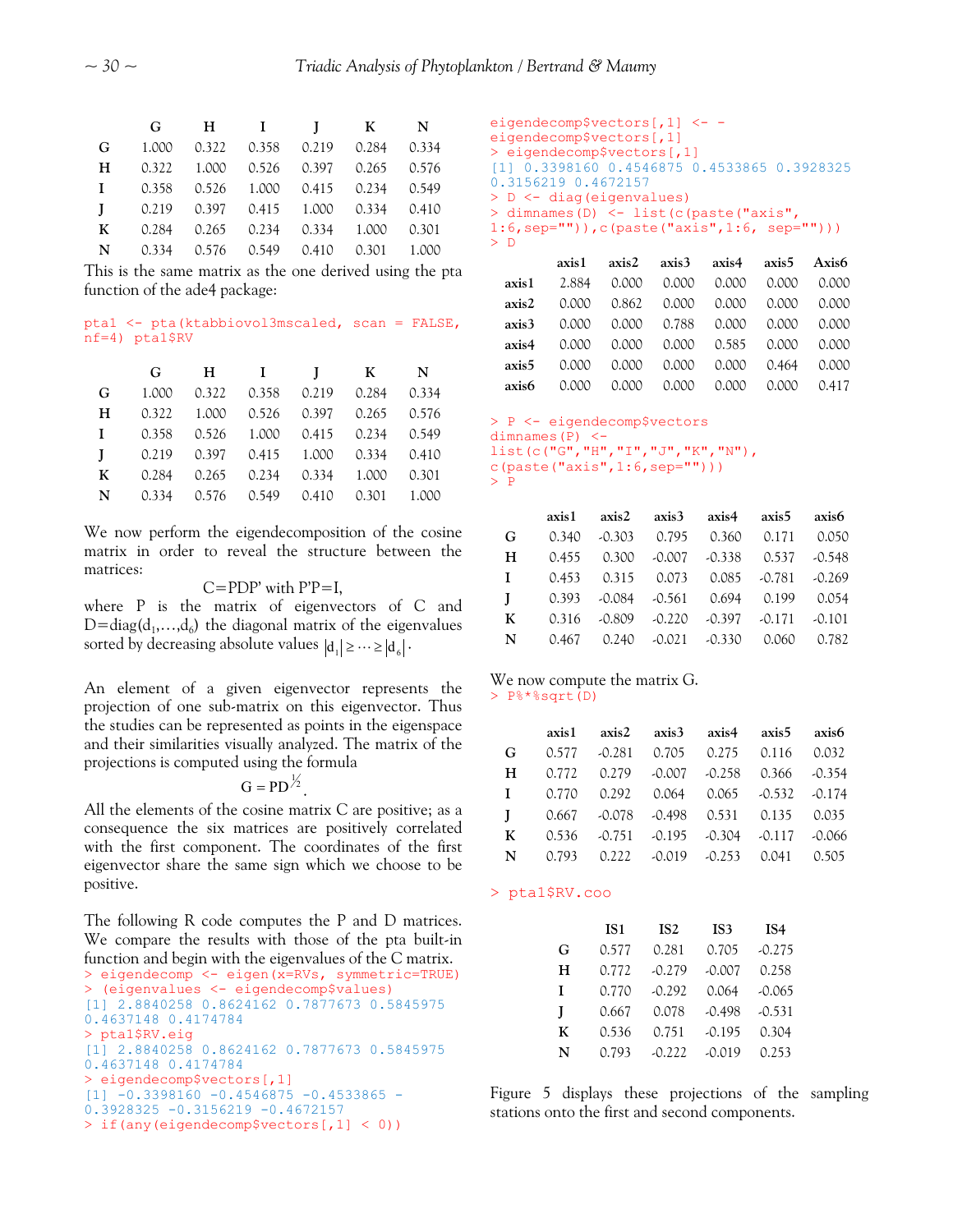# *3.2.2. Construction of the compromise*

The second step is the construction of the compromise and its analysis involves the building of a mean matrix of maximum inertia (referred to as the compromise matrix).



**Figure 5.** Temporal interstructure derived from each sampling station table and their closeness according to the Axis1 and Axis2 computed from the partial triadic analysis.

It is derived from the initial sub-matrices in proportion to the weight vector  $\alpha = (\alpha_G, \alpha_H, \alpha_I, \alpha_I, \alpha_K, \alpha_N)$  that is obtained from the PCA of the cosine matrix. The weights are obtained by re-scaling the elements of the first eigenvector of C so that the sum of their squares is equal to one. The C matrix is not centered, thus the first eigenvector of C highlights what is common to the different sub-matrices. As a consequence, sub-matrices with larger values on the first eigenvector are more similar to the other sub-matrices and therefore will have a larger weight.

```
> alpha <- eigendecomp$vectors[,1]/ 
sum(eigendecomp$vectors[,1]^2) 
> names(alpha) <- c("G","H","I","J", "K","N") 
> alpha 
G H I
0.3398160 0.4546875 0.4533865 
 J K N 
0.3928325 0.3156219 0.4672157 
> tabw_ <- pta1$tabw 
> names(tabw_) <- pta1$tab.names
> tabw_ \frac{1}{9}G H I
0.3398160 0.4546875 0.4533865 
   J K N 
0.3928325 0.3156219 0.4672157
```
The compromise matrix  $X^+$  is defined by:

$$
X^+ = \alpha_G X_G + \alpha_H X_H + \dots + \alpha_N X_N.
$$

It is a matrix of biovolumes values with 112 columns – the species – and 11 rows – the sampling times – just as for the observed matrices  $X_G$ ,  $X_H$ ,  $X_I$ ,  $X_K$  and  $X_N$ . The



**Figure 6.** First and second axes of the compromise for the partial triadic analysis with the temporal evolution of the phytoplankton community.

actual value of the compromise matrix  $X^+$  was computed using the following R code and its transpose is given Appendix 1. See also Figures 6 and 7.

```
> Comp <- 0
> for(ii in 1:6){Comp<-Comp+alpha[ii] 
+ *as.matrix(ktabbiovol3mscaled[[ii]] 
+ )}
```
In the compromise matrix, a greater importance is thus given to stations which have a similar structure. This leads to the establishment of a common temporal typology shared by those stations; in other words, the compromise will express the spatially stable part of the annual structure.

# *3.2.3. How representative is the compromise matrix?*

The compromise matrix  $X^+$  maximizes the inertia of the combined biovolume values matrices  $\alpha_{\rm G}X_{\rm G} + \alpha_{\rm H}X_{\rm H} + \cdots + \alpha_{\rm N}X_{\rm N}$  under the constraint that  $\alpha_{\rm G}^2 + \alpha_{\rm H}^2 + \cdots + \alpha_{\rm N}^2 = 1$ .

It is the best aggregate of the original matrices that lies in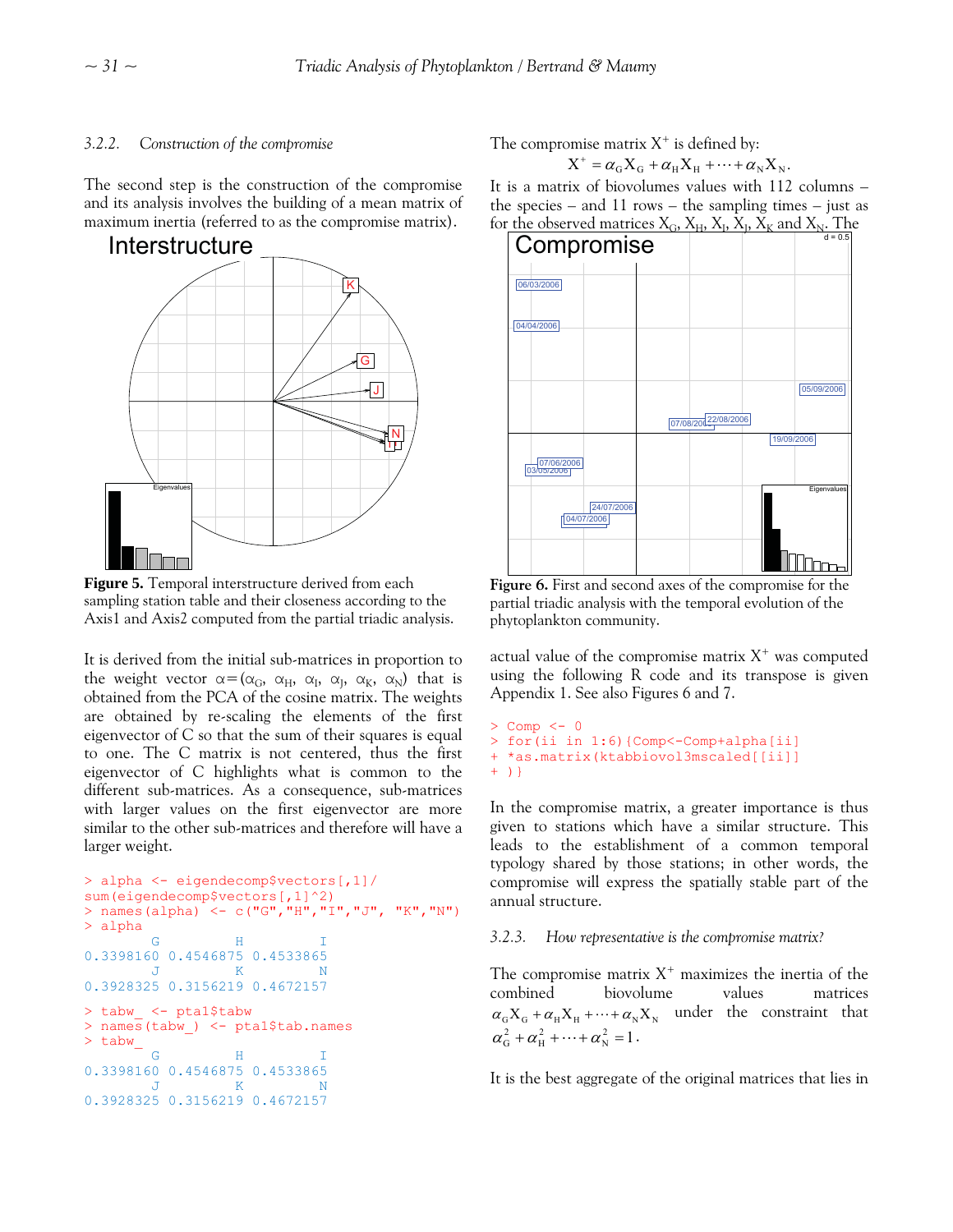the blunt convex cone<sup>[2](#page-9-0)</sup> spanned by the original observed matrices yet it is a desirable property to be able to assess the quality of this aggregate. A common way to achieve this aim is to compute:



**Figure 7.** First and second axes of the compromise for the partial triadic analysis with phytoplankton species colored by family and projected on the compromise of the partial triadic analysis.

Quality of compromise =  $\frac{u_1}{tr(D)} = \frac{u_1}{tr(C)}$ . *d Dtr d* > (eigenvalues/sum(eigenvalues))\*100 [1] 48.067097 14.373604 13.129454 9.743292 7.728580 6.957973 > pta1\$RV.eig/sum(pta1\$RV.eig)\*100 [1] 48.067097 14.373604 13.129454 9.743292 7.728580 6.957973

The quality of the compromise we just computed is approximately equal to .48. So we can say that the compromise "explains" 48% of the inertia of the original set of observed matrices.

The  $\cos^2$  is an indicator of how much the compromise expresses the information contained in each sub-matrix. The following pta built-in function computes the  $\cos^2$ between the six sub-matrices and the compromise.

> pta1\$cos2 1 2 3 

#### 0.5788371 0.7714891 0.7708412 4 5 6 0.6624583 0.5372276 0.7949918

Table weights and  $cos<sup>2</sup>$  for each of the observed original matrices can be plotted together as on Figure 8.



**Figure 8.** Table and Cos² Weights.

#### *.2.4. Analyzing the compromise 3*

We now proceed to the analysis of the compromise matrix  $X^+$ . The duality diagram to be used is  $(X^+$ ,  $D_n = I_n$ ,  $D_p=(1/p)I_p$ ) which amounts to a non-centered nonscaled PCA of the transpose of the compromise matrix  $X^+$ . Since in our case  $112=p>n=11$ , we need to compute the eigendecomposition of the matrix  $(1/p)X^+X^+$ <sup>2</sup>. Let  $D_{da}$  and  $P_{da}$  be this decomposition:

$$
\frac{1}{112}X^{+}X^{+} = P_{da}D_{da}P_{da}^{*}
$$
 with ,*k k*jm,

```
> Compde <- eigen(Comp%*%t(Comp))/112 
> Compde$values[1:10] 
  [1] 9.8226486 5.2754266 2.5594261 2.1513154 
2.0738068 1.6547172 1.2283484 1.0386681 
0.8110492 0.5368458 
> dudi.pca(t(Comp), scannf=FALSE, center = 
FALSE, scale = FALSE) $eig
  [1] 9.8226486 5.2754266 2.5594261 2.1513154 
2.0738068 1.6547172 1.2283484 1.0386681 
0.8110492 0.5368458 
> pta1$eig 
  [1] 9.8226486 5.2754266 2.5594261 2.1513154 
2.0738068 1.6547172 1.2283484 1.0386681 
0.8110492 0.5368458
```
As claimed, we find the same eigenvalues for the compromise analysis with any of the three methods we

<span id="page-9-0"></span><sup>&</sup>lt;sup>2</sup> A blunt convex cone is a subset of non-zero elements of a vector space that is closed under linear combinations with positive coefficients.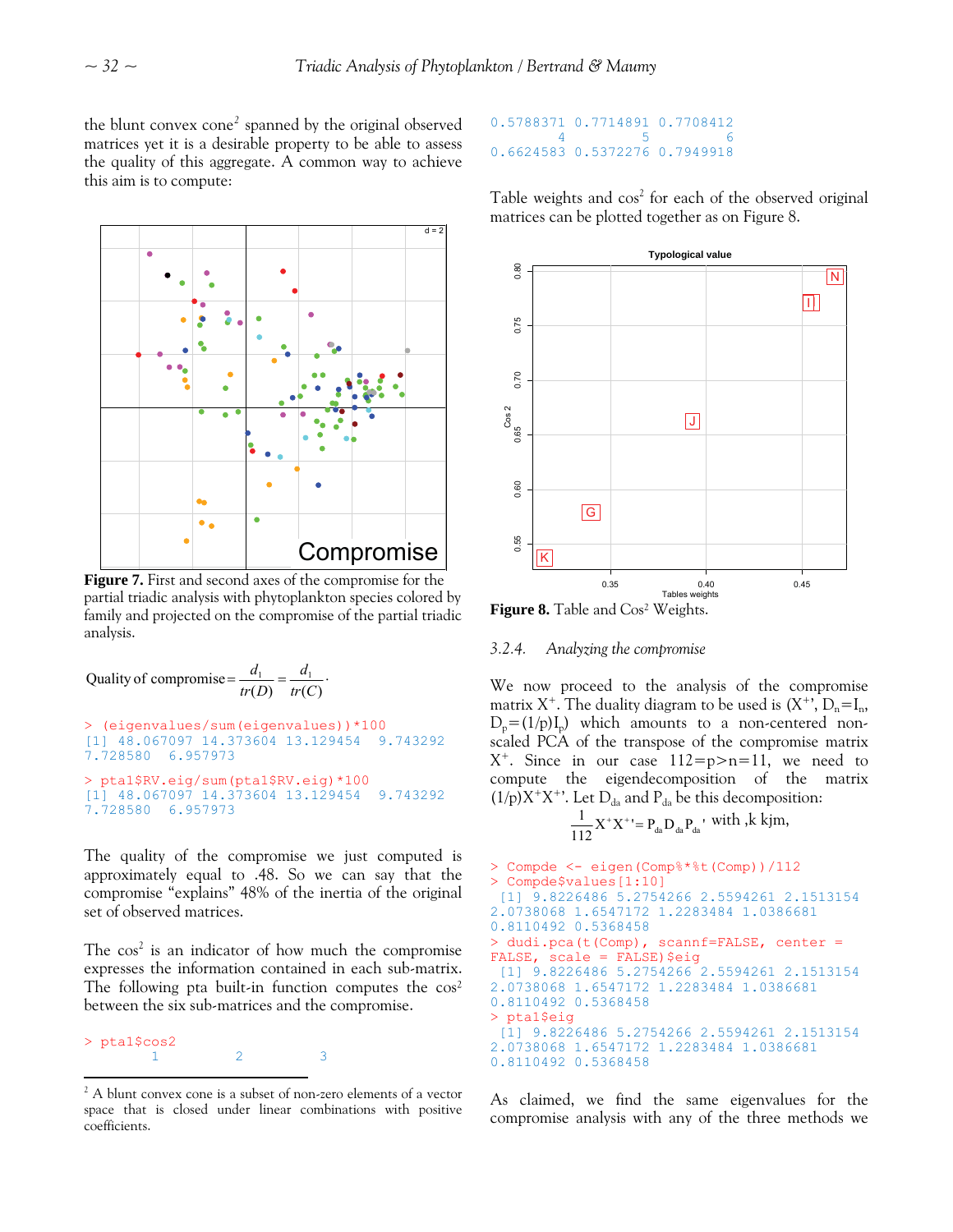used.

```
Compde$values[1:10] / sum( 
> 
[1] 36.176184 19.429057 9.426202 7.923156
+ Compde$values[1:10]) * 100 
7.637697 6.094217 4.523928 3.825348 
2.987042 1.977168
```
The first two axes of the decomposition amount to 56  $\%$ of the total inertia of the compromise. The row normed scores are given by the matrix  $P_{da}$  or pta1\$11.

We now compute the coordinates of the sampling dates on the first three axes of the eigendecomposition of the compromise using the formula, see [Table](#page-1-0) :

```
G_{da} = P_{da} D_{da}^{1/2}.
```

```
> Pda <- Compde$vectors[,1:3]
```

```
> Dda <- diag(Compde$values[1:3])
```

```
> Gda <- Pda %*% sqrt(Dda)
```

```
) 
> dimnames(Gda) <- dimnames(pta1$li
```

```
> Gda
```

|            | Axis1    | Axis2    | Axis3    |
|------------|----------|----------|----------|
| 06/03/2006 | $-0.925$ | 1.406    | 0.151    |
| 04/04/2006 | $-0.945$ | 1.015    | $-0.085$ |
| 03/05/2006 | $-0.843$ | $-0.351$ | 0.170    |
| 07/06/2006 | $-0.725$ | $-0.285$ | 0.565    |
| 28/06/2006 | $-0.495$ | $-0.841$ | 0.254    |
| 04/07/2006 | $-0.472$ | $-0.811$ | $-0.062$ |
| 24/07/2006 | $-0.227$ | $-0.706$ | $-0.471$ |
| 07/08/2006 | 0.521    | 0.088    | $-0.944$ |
| 22/08/2006 | 0.868    | 0.131    | $-0.617$ |
| 05/09/2006 | 1.762    | 0.413    | 0.321    |
| 19/09/2006 | 1.481    | $-0.060$ | 0.718    |

pta1\$li

|            | Axis1    | $A$ xis $2$ . | $A$ xis 3 |
|------------|----------|---------------|-----------|
| 06/03/2006 | $-0.925$ | 1.406         | 0.151     |
| 04/04/2006 | $-0.945$ | 1.015         | $-0.085$  |
| 03/05/2006 | $-0.843$ | $-0.351$      | 0.170     |
| 07/06/2006 | $-0.725$ | $-0.285$      | 0.565     |
| 28/06/2006 | $-0.495$ | $-0.841$      | 0.254     |
| 04/07/2006 | $-0.472$ | $-0.811$      | $-0.062$  |
| 24/07/2006 | $-0.227$ | $-0.706$      | $-0.471$  |
| 07/08/2006 | 0.521    | 0.088         | $-0.944$  |
| 22/08/2006 | 0.868    | 0.131         | $-0.617$  |
| 05/09/2006 | 1.762    | 0.413         | 0.321     |
| 19/09/2006 | 1.481    | $-0.060$      | 0.718     |

The coordinates of the species on the first three axes of  $+$  res. PCAc[k,j] <-cor (Comp[k], the eigendecomposition of the compromise are given by,

see [Table](#page-1-0) :

$$
F_{es} = X^{\ast} \, {}^{\prime}P_{da}
$$

```
(Fes <- t(Comp)%*%Pda) 
> 
> pta1$co
```
The projection matrix  $M_{\rm es}$  is thus given by:

$$
M_{\hbox{\tiny es}}=P_{\hbox{\tiny da}}\,.
$$

Note that the column normed scores are given by the matrix  $F_{es}D_{da}^{1/2}$  or pta1\$c1.

 (Fes%\*%solve(sqrt(Dda))) > > pta1\$c1

Appendix 2 shows the coordinates of the species that are the result of these computations. One can find "extreme" species on both axes:

```
which.min(Ges[,1]) 
> 
Cryptomonas.rostratiformis
                                ,] 
> res.PCAc[which.max(Ges[,1]),]
                        es[,2]),] 
Fragilaria.ulna.var.angustissim
\sim 62
> res.PCAc[which.min(Ges[,1])
       Dim.1 Dim.2 
-0.76752258 0.08528029 
> which.max(Ges[,1]) 
Trachelomonas.volvocina 
                      111 
      Dim.1 Dim.2 
  0.52727273 0.38181818 
> which.min(Ges[,2]) 
Dinobryon.divergens
50 50
> res.PCAc[which.min(G
      Dim.1 Dim.2 
 0.09090909 -0.70909091 
> which.max(Ges[,2]) 
<u>96 and 200 and 200 and 200 and 200 and 200 and 200 and 200 and 200 and 200 and 200 and 200 and 200 and 200 an</u>
> res.PCAc[which.max(Ges[,2]),] 
      Dim.1 Dim.2 Dim.3 
-0.5871807 0.1100964 -0.3669879
```
One can then easily produce Figures 9, 10, 11 and 12.

Some insights on the meaning of the two axes of the compromise can be found using the Kendall correlation coefficient to spotlight associations between the first two axes and the species, see Figures 13, 14, and 15.<br>> library(SuppDists)

```
>qKendall(c(0.005,0.995),N=nrow(Gda))
[1] -0.5636364 0.5636364 
>qKendall(c(0.025,0.975),N=nrow(Gda)) 
[1] -0.4545455 0.4545455 
> res.PCAc <- Ges[,1:2] 
> for(j in 1:2) \cdot+ for(k in Ges[[1]]) { 
+ res.PCAc[k,j] <-cor(Comp[,k],
+ Gda[,j], method=c("kendall")) 
+ }}
```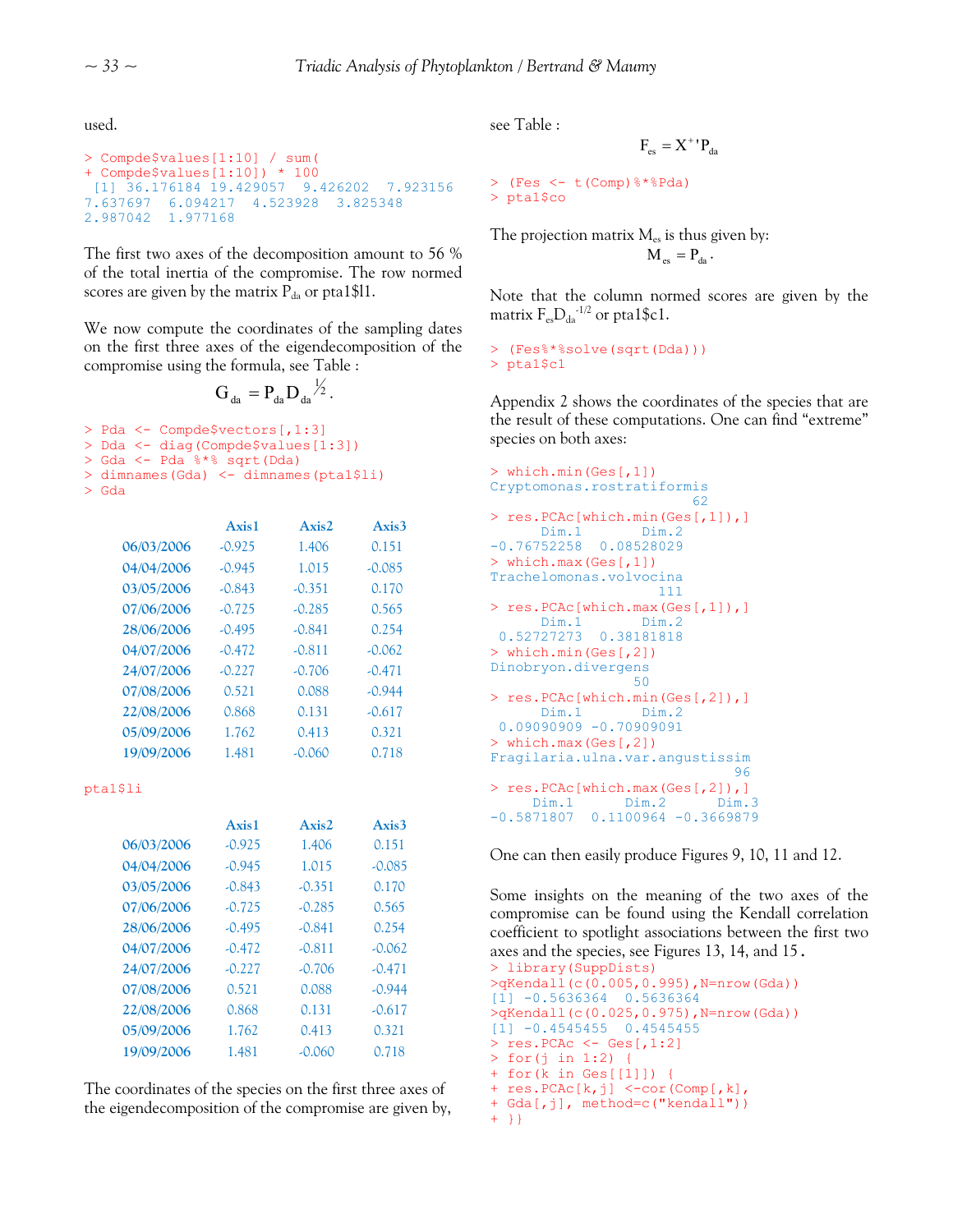#### *Highlighting the intrastructure 3.2.5.*

Finally, the last step is called the study of the intrastructure or of the reproducibility of the compromise. The



**Figure 9.** Biovolumes per station and dates of the phytoplankton specie lying on the outmost right on Figure 7.



**Figure 10.** Biovolumes per station and dates of the phytoplankton specie lying on the outmost left on Figure 7.

six original observed subsets are projected separately onto the compromise to highlight which station fits the compromise and whether some of them share the same patterns. This step can be summed up by putting together and comparing several figures, as shown in Figure 16.

From a mathematical point of view, one needs to

compute the projection of the original observed tables  $X_G$ ,  $X_H$ ,  $X_I$ ,  $X_I$ ,  $X_K$  and  $X_N$  on the compromise, by treating them as complementary tables in the non-centered non-



**Figure 11.** Biovolumes per station and dates of the phytoplankton specie lying lower left on Figure 7.



**Figure 12.** Biovolumes per station and dates of the phytoplankton specie lying upper left on Figure 7.

scaled PCA of the compromise. Table 1 teaches us how to deal with complementary individuals or variables.

As for the complementary rows, for instance the rows of the  $X_G$  matrix, we compute their coordinates using the formula:

$$
F_{\rm es,N} = X_{\rm G}^{\dagger} P_{\rm da}^{\dagger}.
$$

The same can be done for the rows of tables  $X_H$ ,  $X_I$ ,  $X_J$ ,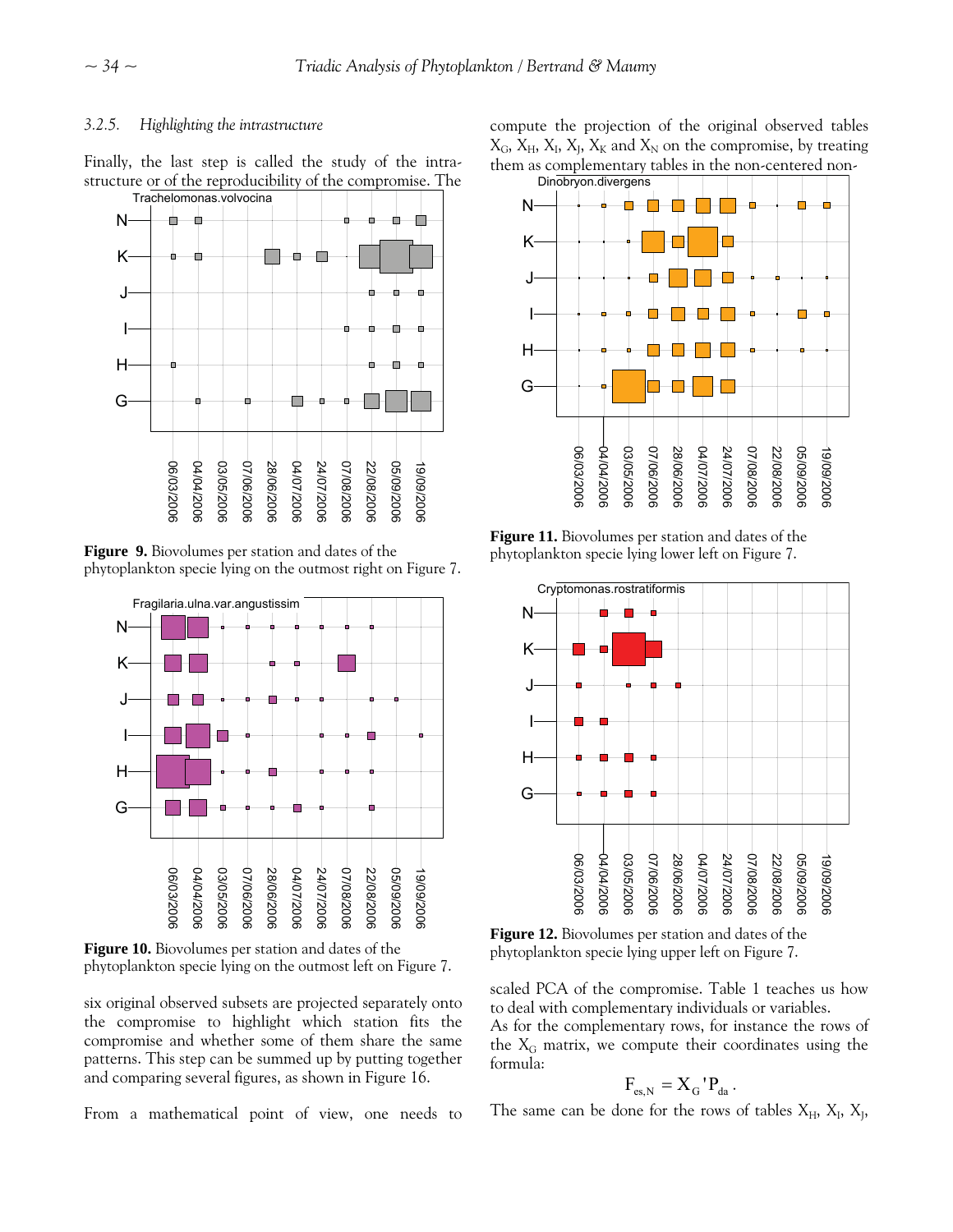$X_K$  and  $X_N$ . The following R code deals with the rows of  $X_{\rm G}$ .



**Figure 13.** Significant Kendall correlations, at a 1% level, between the  $1<sup>st</sup>$  axis of the compromise and the phytoplankton species biovolumes.



**Figure 14.** Significant Kendall correlations, at a 1% level, between the  $2<sup>nd</sup>$  axis of the compromise and the

```
FGes <- t(ktabbiovol3mscaled[[
```

```
+ "G"]])%*%Pda
```
- > FGes
- > pta1\$Tco[1:112,]

This leads to the six plots in the third column of Fig. 16.



**Figure 15.** Significant Kendall correlations, at a 1% level, between the 3<sup>rd</sup> axis of the compromise and the phytoplankton species biovolumes.

As for the complementary columns, for instance the columns of the  $X_G$  matrix, we compute their coordinates using the formula:

$$
G_{\text{es,N}} = (1/p) X_G P_{da} D_{da}^{-1/2}.
$$

The R code to derive the coordinates of the sampling times on the first three axes of the compromise is:

```
GdaG <- 1/112*as.matrix( 
> 
%*%Fes 
+ ktabbiovol3mscaled[["G"]])
+ %*%solve(sqrt(Dda)) 
> GdaG 
> pta1$Tli[1:11,]
```
This leads to the six plots of the second column of Figure 16. The plots on the first and the fourth columns of Figure 16 are the projection on the first plane of principal axes of the compromise of the principal axes of each of the six matrices  $X_G$ ,  $X_H$ ,  $X_I$ ,  $X_I$ ,  $X_K$  and  $X_N$  and on the first plane of principal components of the compromise of the principal components of each of these matrices.

As a consequence, one needs to first perform a separate phytoplankton species biovolumes.<br>  $\begin{array}{ll}\n\text{PCA analysis of the matrices } X_G, X_H, X_I, X_J, X_K \text{ and } X_N.\n\end{array}$ The sepan function of the ade4 package is designed to perform this task. We provide now the R code for these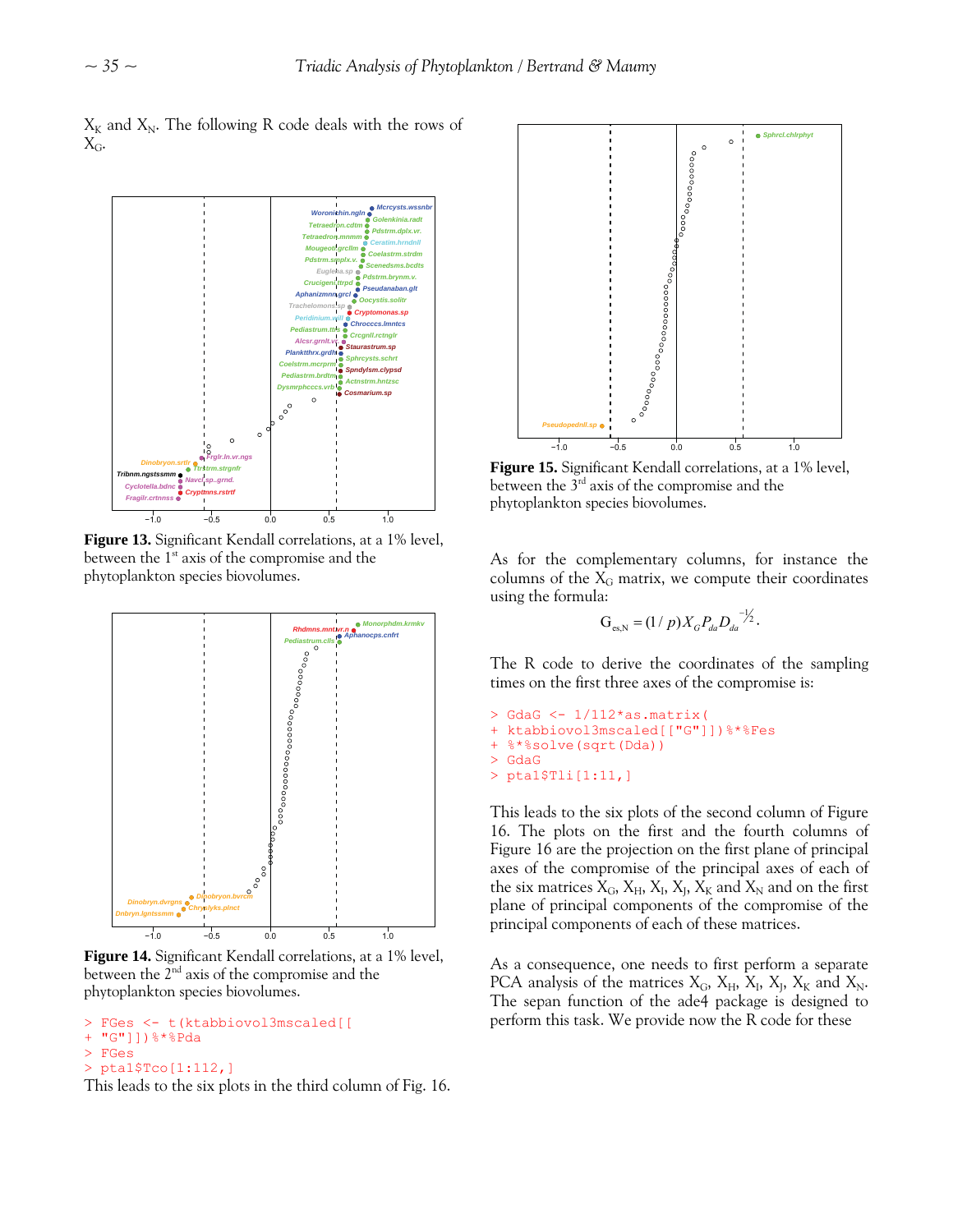# **Figure 16.** Reproducibility of the compromise for each of the six stations on the 1st and 2nd axes.

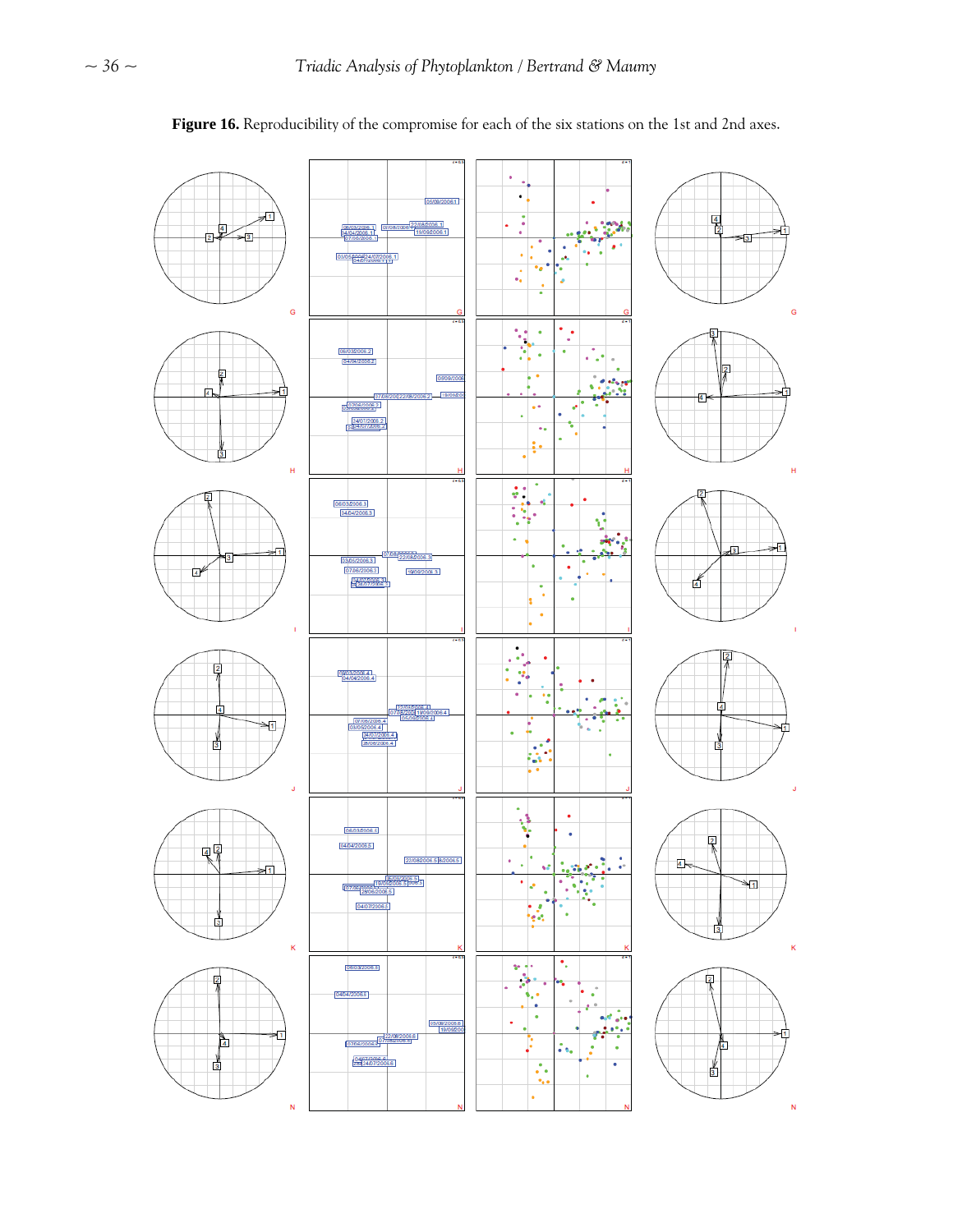computations and compare the results with those of the sepan and pta functions.

```
> Gde <- eigen(as.matrix( 
+ ktabbiovol3mscaled[["G"]])%*% 
+ t(as.matrix(ktabbiovol3mscaled[[ 
+ "G"]]))/112) 
> Gde$values[1:10] 
> sepan(ktabbiovol3mscaled, 
+ nf=3)$Eig[1:10] 
> PdasepG <- Gde$vectors[,1:4] 
> DdasepG <- diag(Gde$values[1:4]) 
> GdasepG <- PdasepG%*%sqrt(DdasepG) 
> dimnames(GdasepG)[[1]] <- 
+ dimnames(pta1$li)[[1]]
> dimnames(GdasepG)[[2]] <- 
+ c(dimnames(pta1$li)[[2]],"Axis4") 
> GdasepG 
> sepan(ktabbiovol3mscaled, 
+ n f=4) \Pi_1[1:11, ]> PdasepG 
> GdasepG%*%solve(sqrt(DdasepG)) 
> sepan(ktabbiovol3mscaled, 
+ nf=4) SL1[1:11,]> FessepG <- t(ktabbiovol3mscaled[[ 
+ "G"]])%*%PdasepG 
> FessepG 
> sepan(ktabbiovol3mscaled, 
+ nf=4) Co[1:112,1]> FessepG%*%solve(sqrt(DdasepG)) 
> sepan(ktabbiovol3mscaled, 
+ nf=4) $C1[1:112,]
```
# **4. Results**

The three successive steps of the partial triadic analysis successfully revealed the (1) proximity between stations, (2) pattern of phytoplankton dynamics through the sampling times of the one-year study, and (3) stability and reproducibility of this pattern for each station of the lake.

Investigations began with the spatial homogeneity of the Reservoir Marne through time. A rather good interstructure was revealed by the partial triadic analysis: on the one hand, the arrows on Figure 5 head towards the same direction and on the other hand the cos<sup>2</sup> are above average values for each table (see Figure 8), which is tantamount to a good representation of each of the tables on the compromise table whose transpose is given in Appendix 1.

This interstructure enables us to look at the compromise, a common temporal structure derived from each sampling station table (see Figure 6 and Figure 7) and check for its reproducibility among the 6 sampling stations (G, H, I, J, K and N), **Error! Reference source not found.**.

The links highlighted by the interstructure between stations are sensible from a biological point of view if one looks at the different features of the stations such as maximum depth, distance from the shore, stream velocity and so on, depicted in Section 1. As one can spot on the first two axes of the compromise showing the temporal evolution of the phytoplankton community (Figure 4), the phytoplankton community structure does not change between winter and spring. Then, after some time spent growing, the community structure undergoes some changes between late spring and summer.

The projection of variables, *i.e.* phytoplankton species, on the first two axes of the compromise, shown in Figure 7, enables us to spot associations between the species themselves. Additionally, the species were colored according to the phytoplankton family to which they belong, see Table 2 for the meaning of the colors, thus allowing the detection of a common pattern of behavior for a given phytoplankton family.

Comparing the coordinates of the species on the first two axes of the compromise, Appendix 2 and Figure 7, and the coordinates of the sampling times, Figure 6 , highlights which ones of the species are specific to some season of the year. Such an analysis can be completed by looking at the values of the biovolumes per station and dates which can be easily plotted for any of the species. It can be done for all of the species and is reported for four of them, "Trachelomonas volvocina", "Fragilaria ulna var angustissim", "Dinobryon divergens" and "Cryptomonas rostratiformis", in Figures 9-12.

A more precise account on the links between the biovolume of the species and their factorial coordinates on the first three axes of the compromise was derived using Kendall correlation coefficients. These correlation coefficients were plotted in Figures 13-15 for the species for which the association was significant at a 1% level with any of the three axes. Limits of significance, at a 1% level, were reported on the graphics and whenever an association was found to be significant, at a 1% level, between the biovolume of one of the species and an axis, the name of the specie was added to the graph.

Two of the four previously quoted species, "Cryptomonas rostratiformis" (Cryptmns.rstrtf) and "Fragilaria ulna var angustissim" (Frglr.ln.vr.ngs) show a significant, at a 1% level, association with the first axis. Additionally, the "Trachelomonas volvocina" shows a significant, at a 5% level, association with the first axis. "Dinobryon divergens" shows a significant, at a 1% level, association with the second axis. The previous correlation analysis can also be performed between the biovolume of the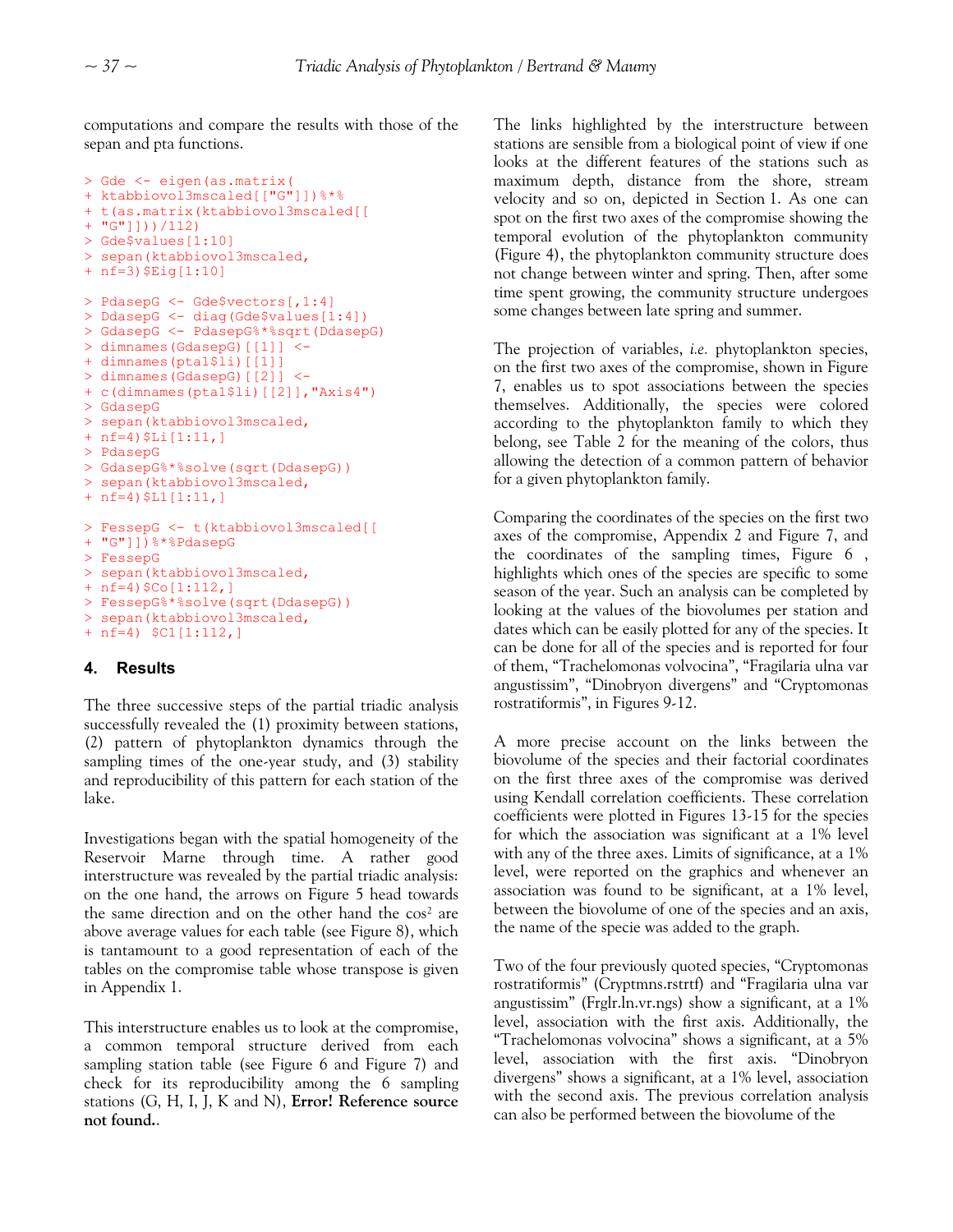

**Figure 17.** Significant Kendall correlations, at a 1% level, between the  $1^{st}$  axis of the G station and the phytoplankton species.



**Figure 18.** Significant Kendall correlations, at a 1% level, between the  $1^{st}$  axis of the H station and the phytoplankton species.



**Figure 19.** Significant Kendall correlations, at a 1% level, between the 1<sup>st</sup> axis of the I station and the phytoplankton species.



**Figure 20.** Significant Kendall correlations, at a 1% level, between the  $1^{st}$  axis of the J station and the phytoplankton species.



**Figure 21.** Significant Kendall correlations, at a 1% level, between the 1<sup>st</sup> axis of the K station and the phytoplankton species.



**Figure 22.** Significant Kendall correlations, at a 1% level, between the 1<sup>st</sup> axis of the N station and the phytoplankton species.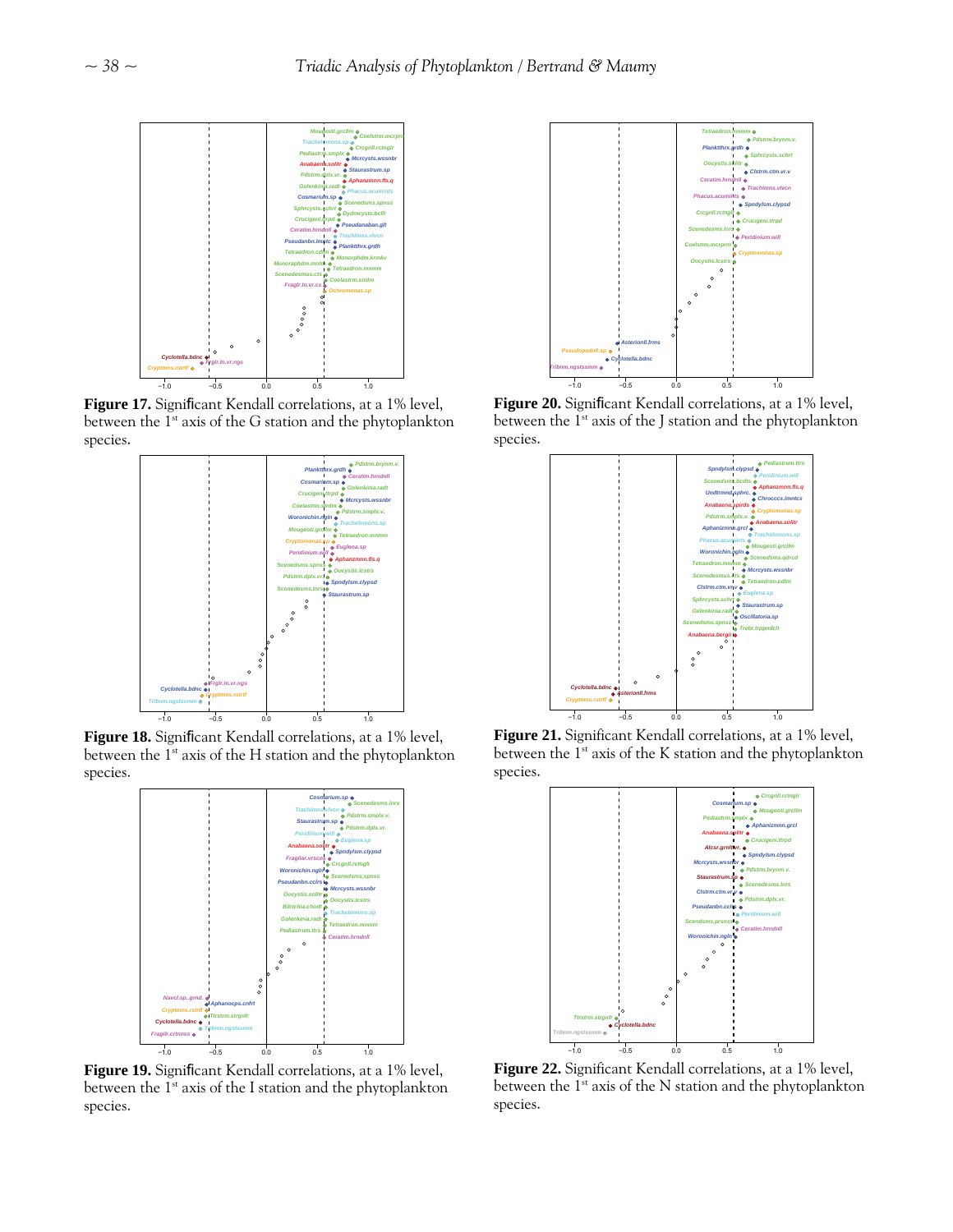phytoplankton species and each of the station during the step of analysis of the reproducibility of the compromise among the 6 sampling stations using Figures 17-22. Such an analysis helps us to spot patterns of associations between species, stations and dates helping freshwater scientists identify species that should be good markers of a "good ecological state".

## **References**

- Abdi, H. and Valentin, D. 2007. The STATIS Method. In: Salkind, N. (Ed.). *Encyclopedia of Measurement and Statistics*. Thousand Oaks: Sage.
- Aliaume, C., Monteiro, C., Louis, M., Lam Hoai, T., and Lasserre, G. 1993. Organisation spatio-temporelle des peuplements ichtyologiques dans deux lagunes côtières: au Portugal et en Guadeloupe. *Oceanologica Acta* 16 :291–301.
- Anneville, O., Ginot, V., Druart, J.C., Angeli, N., 2002. Long-term study (1974–1998) of seasonal changes in the phytoplankton in Lake Geneva: a multi-table approach. *Journal of Plankton Research* 24, no. 10:993– 1007.
- Bertrand, F., Maumy, M., Fussler, L., Kobes, N., Savary, S. and Grosman, J. 2007. Using Factor Analyses to Explore Data Generated by the National Grapevine Wood Diseases Survey. *Case Studies in Business, Industrial or Governmental Statistics* 1, no. 2:183–202.
- Blanc, L. and Beaudou, D. 1998. Stabilité temporelle des structures spatiales des peuplements piscicoles des régions Languedoc-Roussillon et Provence-Alpes-Côte d'Azur. *Bulletin Français de la Pêche et de la Pisciculture* 348:23–45.
- Blanc, L., Chessel, D. and Dolédec, S. 1998. Étude de la stabilité temporelle des structures spatiales par analyses d'une série de tableaux de relevés faunistiques totalement appariés. *Bulletin Français de la Pêche et de la Pisciculture* 348 :1–21.
- Cadet, P., Masse, D. and Thioulouse, J. 2005. Relationships between plant-parasitic nematode community, fallow duration and soil factors in the Sudano-Sahelian area of Senegal. *Agriculture*, *Ecosystems and Environment*  108:302–317.
- Carassou, L. and Ponton, D., 2007. Spatio-temporal structure of pelagic larval and juvenile fish assemblages in coastal areas of New Caledonia, southwest Pacific *Marine Biology* 150, no. 4:697–711.
- Centofanti , M., Chessel, D. and Dolédec, S. 1989. Stability of a spatial structure and compromise in a multiway matrices statistical analysis: application to physical and chemical properties in a reservoir lake. *Journal of Water Science* 2: 71–93.

In a word, the commonly used classification of phytoplankton species does not appear to be relevant to characterize either the season or the features of the stations. The use of the partial triadic analysis provides an alternative solution by showing significant associations.

- Chaya, C., Perez-Hugalde, C., Judez, L., Wee, C.S. and Guinard, J.X. 2004. Use of the STATIS method to analyze time-intensity profiling data. *Food Quality and Preference*, 15 no. 1: 3–12.
- Chessel, D. and Hanafi, M. 1996. Analyses de la co-inertie de K nuages de points. *Revue de Statistique Appliquée* 44: 35–60.
- Chessel, D. Dufour, A.-B. and Thioulouse, J. 2004. The ade4 package I: One-table methods, *RNews* 4: 5–10.
- Coquet ,R., Troxler, L. and Wipff, G. 1996. The STATIS method: Characterization of conformational states of flexible molecules from molecular dymanics simulation in solution. *Journal of Molecular Graphics* 14: 206–212.
- Dolédec, S. 1988. Les analyses multi-tableaux en écologie factorielle. II Stratification longitudinale de l'Ardèche à partir des descripteurs physico-chimiques. *Acta OEcologica, OEcologia Generalis* 9: 119–135.
- Dolédec, S. and Chessel, D., 1991. Recent developments in linear ordination methods for environmental sciences, *Advances in Ecology* 1: 133-155.
- Dray, S., Dufour, A.-B. and Chessel, D., 2007. The ade4 package II: Two-table and K−table methods, *RNews*, 7: 47–52.
- Ernoult, A., Freire-Diaz, S., Langlois, E. and Alard, D., 2006. Are similar landscapes the result of similar histories? *Landscape Ecology* 21: 631–639.
- Escoufier, Y. 1973. Le traitement des variables vectorielles. *Biometrics* 29: 750–760.
- Escoufier, Y., 1980. L'analyse conjointe de plusieurs matrices de données. In: Jolivet *et al.*, eds., *Biométrie et Temps*, Paris: Société Française de Biométrie. 59–76.
- Escoufier, Y., 1987. The duality diagram: a means for better practical applications. In: Legendre P. & Legendre L., cds., *Development in numerical ecology*, Nato advanced Study Institute Serie G (Ecological Sciences), Berlin: Springer-Yerlag.
- Gaertner, J.C., 2000. Seasonal organization patterns of demersal assemblages in the Gulf of Lions (northwestern Mediterranean Sea). *Journal of the Marine Biological Association of the United Kingdom,* 80 no. 5: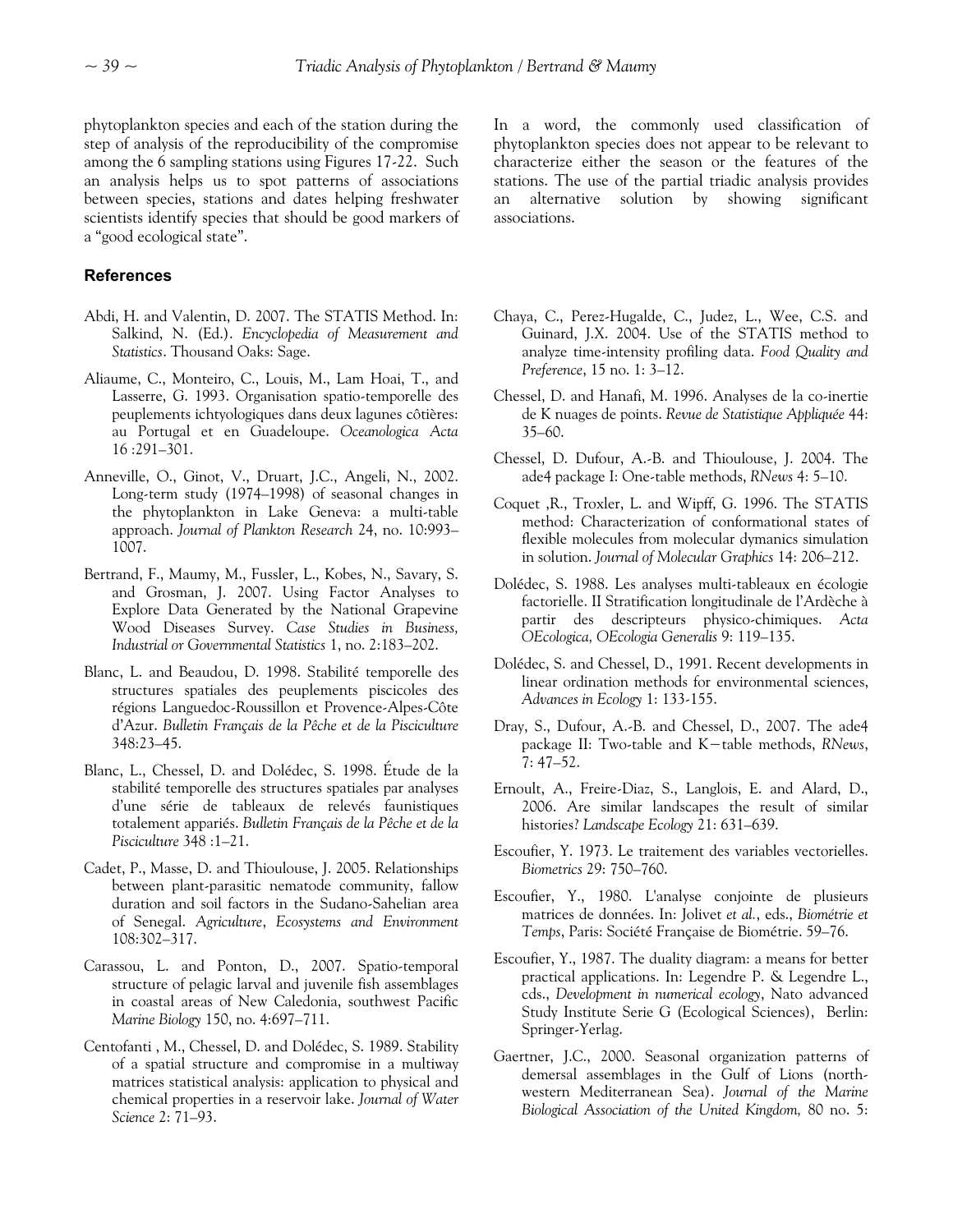777–783.

- Gaertner, J.C., Chessel, D. and Bertrand, J., 1998. Stability of spatial structures of demersal assemblages: a multitable approach. *Aquatic Living Resources,* 11 no. 2: 75–85.
- Gailhard, I., Durbec, J.P., Beliaeff, B. and Sabatier, R. 2003. Phytoplankton Ecology along French coasts: inter-site comparison. *Comptes Rendus Biologies,* 326 no. 9: 853– 863.
- Holmes, S. 2008. Multivariate data analysis: The French way. In Deborah Nolan and Terry Speed, eds., *Probability and Statistics: Essays in Honor of David A. Freedman.* Institute of Mathematical Statistics, Beachwood, 219–233.
- Jaffrenou, P. A., 1978. *Sur l'analyse des familles finies de variables vectorielles. Bases algébriques et application à la description statistique*. Thèse 3ème cycle. Université des Sciences et Technique du Languedoc, Montpellier-II.
- Jiménez, J.J., Decaens, T. and Rossi, J.P., 2006. Stability of the spatiotemporal distribution and niche overlap in neotropical earthworm assemblages. *Acta Oecologica – International Journal of Ecology* 30: 299–311.
- Kherif, F., Poline, J.-P.,Mériaux, S., Benali, H., Flandin, G. and Brett, M., 2003. Group analysis in functional neuroimaging: selecting subjects using similaritymeasures. *NeuroImage* 20: 2197–2208.
- Kiers H. A. L. 1991. Hierarchical relations among threeway methods, *Psychometrika* 56: 449–470.
- Korth B. and Tucker L.R. 1976. Procustes matching by congruence coefficients. *Psychometrika* 41:531–535.
- Kroonenberg, P. M. 1989. The analysis of multiple tables in factorial ecology. III. Three mode principal component analysis: analyse triadique complète, *Acta oecologica. Oecologia generalis*, 10 no. 3: 245–256.
- L'Hermier des Plantes H., 1976. *Structure of Tables with Three Indices. Theory and Application of a Joint Analysis Method*. Thèse 3ème cycle. Université des Sciences et Technique du Languedoc, Montpellier-II.
- Lavit Ch. 1988. *Analyse Conjointe de Tableaux Quantitatifs*, Masson, Paris.
- Lavit Ch., Escoufier Y., Sabatier R. and Traissac P. 1994. The ACT (STATIS method), *Computational Statistics and Data Analysis*, 18:97–119.
- Lazraq, A., Hanafi M., Cléroux, R., Allaire, J. and Lepage, Y. 2008. Une approche inférentielle pour la validation du compromis de la méthode STATIS, *Journal de la société française de statistique*, 149 no. 1 :97-109
- Leibovici, B. 1993. *Facteurs à mesures répétées et analyses factorielles : application à un suivi épidémiologique*. Thèse de doctorat, Université Montpellier II.
- Lekve, K., Stenseth,N. Chr., Gjøsæter, J. and Dolédec, S. 2002. Species richness and environmental conditions of fish along the Norwegian Skagerrak coast. *ICES Journal of Marine Science*, 59 no. 4:757–769.
- Licandro, P. and Ibanez, F. 2000. Changes of zooplankton communities in the Gulf of Tigullio (Ligurian Sea, Western Mediterranean) from 1985 to 1995. Influence of hydroclimatic factors. *Journal of Plankton Research*, 22 no. 12:2225–2253.
- Lobry, J., Lepage, M. and Rochard, E. 2006. From seasonal patterns to a reference situation in a estuarine environment: example of the small fish and shrimp fauna of the Gironde estuary (SW France). *Estuarine, Coastal and Shelf Science*, 70 no.1–2:239–250.
- Martin, N., Molimard, P., Spinnler, H.E. and Schlich, P. 2000. Comparison of odour sensory profiles performed by two independent trained panels following the same descriptive analysis procedures. *Food Quality and Preference*, 11 no. 6: 487–495.
- Meyners, M. 2002. Methods to analyse sensory profiling data – a comparison. *Food Quality and Preference*, 14 no. 5–6: 507–514.
- Meyners, M., Kunert, J. and Qannari, E.M. 2000. Comparing generalized procrustes analysis and STATIS. *Food Quality and Preference*, 11: 77–83.
- Muiño, R., Carrera, P., Petitgas, P., Beare, D.J., Georgakarakos, S., Haralambous, J., Iglesias, M., Liorzou, B., Massé, J. and Reid, D.G. 2003. Consistency in the correlation of school parameters across years and stocks. *ICES Journal of Marine Science*, 60 no. 1: 164– 175.
- Pavoine, S., Blondel J., Baguette, M. and Chessel, D. 2007. A new technique for ordering asymmetrical threedimensional data sets in ecology. *Ecology*, 88 no. 2: 512–523.
- Perez, Aparicio J., Toledano, M. and Lafuente, R. 2007. Descriptive sensory analysis in different classes of orange juice by a robust free-choice profile method. *Analytica Chimica Acta*, 595 no. 1–2: 238–247.
- Perez-Hugalde, C., Judez, L., Litago, J., Yuste, J. and Fuentes-Pila, J. 2004. Statistical procedure for clonal preselection of Vitis vinifera L. cv. Tempranillo in the Duero Valley, Spain. *American Journal of Enology and Viticulture*, 55 no. 4: 335–345.
- Perrin, L., Symoneaux, R., Maitre, I., Asselin, C., Jourjon, F. and Pages, J. 2008. Comparison of three sensory Napping (R) procedure: case of methods for use with the ten wines from Loire valley. *Food Quality and Preference*, 19 no. 1: 1–11.
- Qannari, E.M., Wakeling, I. and MacFie, H.J.H. 1995. A hierarchy of models for analyzing sensory data. *Food*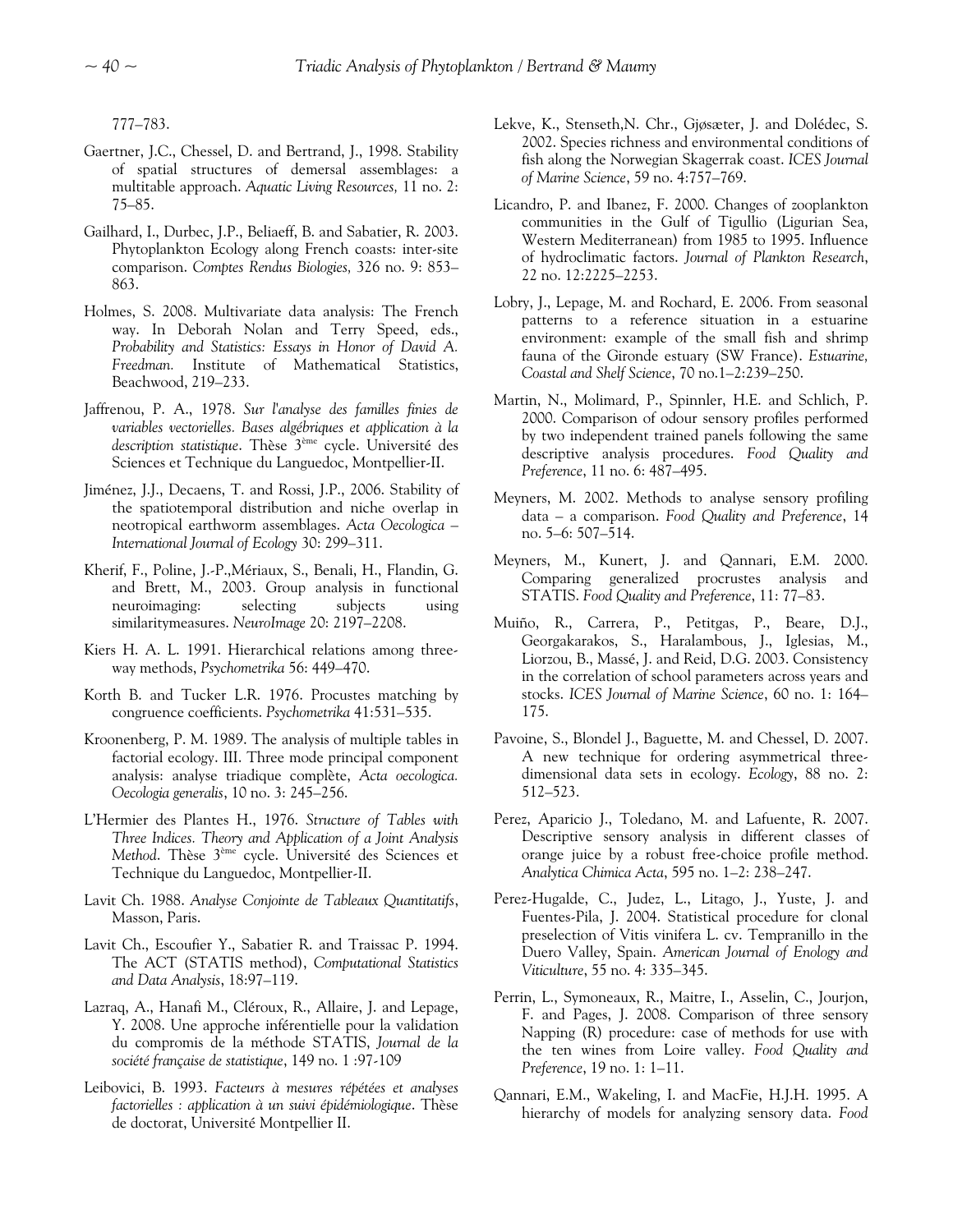*and Quality Preference* 6 no. 4: 309–314.

- R Development Core Team 2009. *R: A language and environment for statistical computing*. R Foundation for Statistical Computing, Vienna, Austria. ISBN: 3- 900051-07-0, url: [http://www.R-project.org.](http://www.r-project.org/)
- Robert, P. and Escoufier, Y. 1976. A unifying tool for linear multivariate statistical methods: The RV-coefficient, *Applied Statistics*, 25: 257–265.
- Rolland, A., Bertrand, F., Maumy, M. and Jacquet, S. 2009. Assessing phytoplankton structure and spatio-temporal dynamics in a freshwater ecosystem using a powerful multiway statistical analysis, *Water Research*, 43 no. 13: 3155–3168.
- Rossi, J.P., 2003. The spatio-temporal pattern of a tropical earthworm species assemblage and its relationship with soil structure. *Pedobiologia,* 47 no. 5–6: 497–503.
- Schlich, P. 1996. Defining and validating assessor compromises about product distances and attribute correlations. In: Naes, T., Risvik, E. (Eds.), *Multivariate Analysis of Data Sensory Sciences*. Elsevier, New York, 229–306.
- Simier, M., Blanc L., Aliaume, C., Diouf, P.S. and Albaret J.J. 2004. Spatial and temporal structure of fish assemblages in an ''inverse estuary'', the Sine Saloum system (Senegal). *Estuarine, Coastal and Shelf Science*, 59 no. 1: 69–86.
- Simier, M., Blanc L., Pellegrin, F. and Nandris, D. 1999. Approche simultanée de K couples de tableaux : application à l'étude des relations pathologie végétale – environnement, *Revue de statistique appliquée*, 47 no. 1: 31-46.
- Stanimirova, I., Walczak, B., Massart, D.L., Simeonovc, V., Sabyd C.A. and di Crescenzo, E. 2004. STATIS, a three-way method for data analysis. Application to environmental data. *Chemometrics and Intelligent Laboratory Systems* 73: 219–233.
- Thioulouse, J. and Chessel, D. 1987. Les analyses multitableaux en écologie factorielle. I. De la théorie d'état à la typologie de fonctionnement par l'analyse triadique, *Acta oecologica. Oecologia generalis*, 8: 463– 480.
- Thioulouse, J., Simier M. and Chessel, D. 2004. Simultaneous analysis of a sequence of paired ecological tables, *Ecology*, 85 no. 1: 272–283.
- Tucker, L. R., 1966. Some mathematical notes on threemode factor analysis, *Psychometrika*, 31: 279–311.

Correspondence: [fbertran@math.unistra.fr.](mailto:fbertran@math.unistra.fr)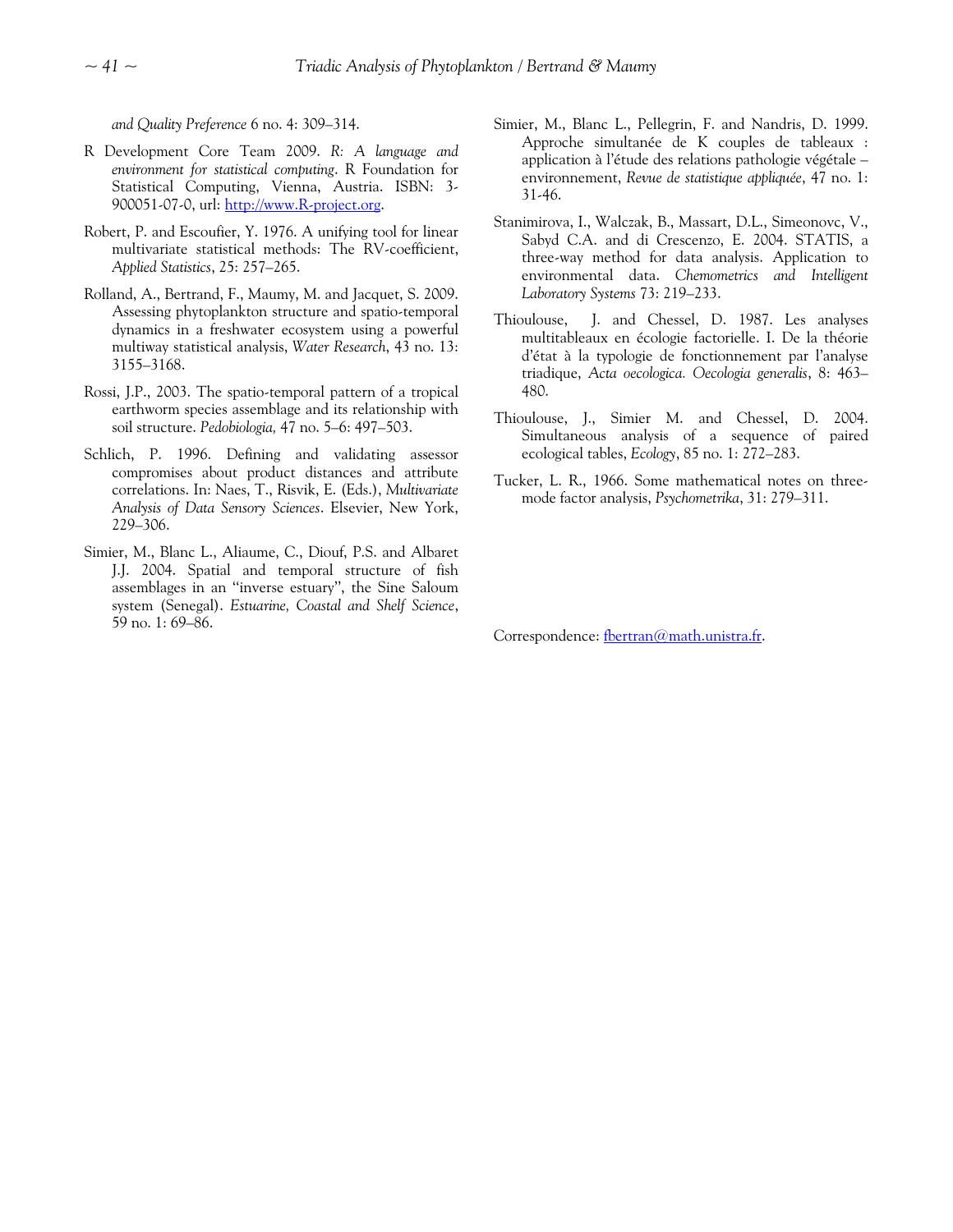**Appendix 1. Transpose of the compromise matrix** 

|                                 | 06/03   | 04/04   | 03/05   | 07/06   | 28/06   | 04/07   | 24/07   | 07/08   | 22/08   | 05/09   | 19/09   |
|---------------------------------|---------|---------|---------|---------|---------|---------|---------|---------|---------|---------|---------|
| Actinastrum.hantzschii          | $-0.24$ | $-0.24$ | $-0.24$ | $-0.24$ | $-0.24$ | $-0.24$ | $-0.24$ | $-0.23$ | $-0.24$ | 0.89    | 1.27    |
| Ankyra.lanceolata               | 3.44    | 0.46    | 0.48    | $-0.88$ | $-0.88$ | $-0.88$ | $-0.88$ | $-0.88$ | $-0.88$ | 0.28    | 0.63    |
| Pediastrum.cells                | 2.69    | 2.04    | $-0.53$ | $-0.53$ | $-0.53$ | $-0.53$ | $-0.53$ | $-0.53$ | $-0.53$ | $-0.53$ | $-0.53$ |
| Chlamydomonas.sp                | 0.68    | 2.06    | $-1.05$ | 3.04    | $-1.05$ | 0.57    | $-0.70$ | $-1.08$ | $-1.08$ | $-0.32$ | $-1.08$ |
| Chlorella.vulgaris              | $-0.48$ | 1.34    | $-2.59$ | $-1.56$ | $-0.68$ | $-1.00$ | $-0.09$ | 3.55    | $-0.73$ | 1.86    | 0.39    |
| Undetermined.chlorophytes       | 3.45    | 2.49    | $-1.55$ | $-1.96$ | $-1.82$ | $-0.98$ | 0.29    | 2.50    | $-0.06$ | $-0.83$ | $-1.54$ |
| Oval.chlorophytes               | $-1.19$ | 1.94    | $-2.72$ | 2.37    | 3.04    | $-0.68$ | $-0.71$ | $-1.08$ | $-0.86$ | 1.02    | $-1.15$ |
| Spherical.chlorophytes          | $-1.28$ | $-1.28$ | $-1.28$ | 1.52    | 1.21    | $-1.28$ | $-1.28$ | $-1.28$ | $-1.28$ | 3.61    | 2.65    |
| Coelastrum.astroideum           | $-1.09$ | $-1.09$ | $-1.09$ | $-1.09$ | $-0.47$ | $-0.89$ | $-0.41$ | $-0.50$ | 1.55    | 3.80    | 1.29    |
| Coelastrum.microporum           | $-0.95$ | $-0.86$ | $-0.92$ | $-0.89$ | $-0.95$ | $-0.85$ | 0.10    | 0.15    | $-0.17$ | 5.83    | $-0.49$ |
| Coelastrum.reticulum            | $-0.64$ | $-0.64$ | $-0.64$ | $-0.64$ | $-0.64$ | $-0.64$ | $-0.64$ | $-0.64$ | 0.49    | $-0.64$ | 5.23    |
| Crucigenia.tetrapedia           | $-1.12$ | $-1.33$ | $-1.34$ | $-1.28$ | $-1.24$ | $-1.27$ | $-0.64$ | 0.84    | 0.61    | 3.43    | 3.34    |
| Crucigeniella.rectangularis     | $-1.32$ | $-1.17$ | $-1.32$ | $-1.32$ | $-1.16$ | $-1.30$ | 0.54    | $-0.10$ | 3.35    | 1.95    | 1.83    |
| Dictyosphaerium.pulchellum      | 0.74    | 0.86    | $-0.77$ | $-0.77$ | 0.32    | 0.67    | $-0.41$ | 0.35    | 0.34    | $-0.77$ | $-0.56$ |
| Dydimocystis.bicellularis       | $-1.17$ | 2.50    | $-1.44$ | $-1.41$ | $-0.81$ | $-1.01$ | $-1.32$ | $-0.95$ | 0.15    | 2.19    | 3.27    |
| Dysmorphococcus.variabilis      | $-0.64$ | $-0.64$ | $-0.64$ | $-0.64$ | $-0.64$ | $-0.64$ | $-0.64$ | $-0.64$ | $-0.64$ | 5.23    | 0.49    |
| Elakatothrix.gelatinosa         | $-1.23$ | 1.89    | 1.56    | 0.21    | $-0.21$ | 0.44    | $-0.94$ | 0.60    | $-0.36$ | $-1.14$ | $-0.81$ |
| Little.green.flagellates        | 2.45    | 4.90    | $-1.35$ | $-1.05$ | $-0.53$ | $-0.41$ | $-1.20$ | $-0.21$ | $-1.18$ | 0.06    | $-1.48$ |
| Golenkinia.radiata              | $-1.31$ | $-1.31$ | $-1.31$ | $-1.31$ | $-1.11$ | $-0.20$ | $-0.70$ | 1.47    | 1.53    | 4.37    | $-0.12$ |
| Hyaloraphidium.contortum        | $-0.05$ | 3.78    | 0.24    | 0.97    | $-0.22$ | $-0.65$ | $-1.79$ | $-0.66$ | $-1.42$ | 0.81    | $-1.02$ |
| Korshikoviella.sp               | $-0.10$ | $-0.10$ | 0.95    | $-0.10$ | $-0.10$ | $-0.10$ | $-0.10$ | $-0.10$ | $-0.10$ | $-0.10$ | $-0.10$ |
| Monoraphidium.kormakovae        | 0.01    | 3.61    | $-1.42$ | $-0.35$ | $-1.13$ | $-1.44$ | $-1.05$ | 0.30    | 0.89    | 0.92    | $-0.34$ |
| Monoraphidium.minutum           | $-2.14$ | 2.59    | $-1.97$ | $-2.03$ | 0.29    | 0.19    | $-0.68$ | 0.79    | 1.40    | 1.43    | 0.12    |
| Mougeotia.gracillima            | $-0.96$ | $-0.96$ | $-0.96$ | $-0.96$ | $-0.96$ | $-0.96$ | $-0.79$ | 1.09    | $-0.84$ | 2.07    | 4.21    |
| Oocystis.lacustris              | $-1.70$ | $-1.69$ | $-1.61$ | 1.40    | $-0.19$ | $-0.98$ | $-0.90$ | 2.12    | 0.49    | 1.29    | 1.76    |
| Oocystis.solitaria              | $-1.22$ | $-1.22$ | $-1.22$ | $-1.22$ | $-0.10$ | 0.28    | 1.33    | 0.58    | 0.13    | 2.13    | 0.53    |
| Pediastrum.biradiatum           | $-0.44$ | $-0.44$ | $-0.44$ | $-0.44$ | $-0.44$ | $-0.44$ | $-0.44$ | $-0.44$ | 1.70    | 1.37    | 0.49    |
| Pediastrum.boryanum.var.longico | $-1.78$ | $-1.61$ | $-1.77$ | $-0.92$ | 0.20    | $-0.52$ | 0.72    | 1.47    | 0.14    | 1.79    | 2.28    |
| Pediastrum.duplex.var.gracillin | $-1.32$ | $-1.32$ | $-1.32$ | $-1.31$ | $-0.65$ | $-0.64$ | $-1.30$ | 0.06    | 2.90    | 2.80    | 2.10    |
| Pediastrum.simplex              | $-1.67$ | $-0.52$ | $-1.68$ | $-1.68$ | $-1.45$ | $-1.46$ | 1.28    | 1.43    | 0.81    | 4.34    | 0.60    |
| Pediastrum.simplex.var.sturmii  | $-1.30$ | $-1.30$ | $-1.30$ | $-1.01$ | $-1.29$ | $-1.02$ | $-0.98$ | 0.63    | 4.17    | 1.36    | 2.05    |
| Pediastrum.tetras               | $-0.62$ | $-1.53$ | $-1.60$ | $-0.80$ | $-0.24$ | $-0.42$ | $-0.66$ | 0.90    | 3.80    | 1.06    | 0.13    |
| Phacotus.lendneri               | $-1.90$ | $-1.70$ | $-1.84$ | $-1.63$ | 3.21    | 4.14    | 0.01    | 0.19    | 0.55    | $-1.06$ | 0.04    |
| Scenedesmus.acutus              | $-0.97$ | 0.76    | $-0.64$ | $-1.24$ | $-0.98$ | $-1.27$ | $-0.85$ | 2.56    | 0.19    | 0.50    | 1.93    |
| Scenedesmus.bicaudatus          | $-0.88$ | $-1.05$ | $-0.94$ | $-0.86$ | 1.27    | $-0.72$ | $-0.22$ | $-0.22$ | 0.69    | 2.09    | 0.84    |
| Scenedesmus.linearis            | $-1.44$ | $-1.41$ | $-1.52$ | $-1.47$ | $-1.35$ | 2.78    | 1.30    | 0.55    | $-0.31$ | 2.46    | 0.40    |
| Scenedesmus.opoliensis          | 2.36    | $-1.00$ | $-1.13$ | $-1.06$ | $-1.00$ | $-0.31$ | $-0.29$ | 0.66    | 0.37    | 1.96    | $-0.55$ |
| Scenedesmus.parisiensis         | $-1.02$ | $-1.02$ | $-0.98$ | $-1.02$ | $-0.99$ | $-1.02$ | $-0.86$ | 2.87    | 1.95    | $-1.02$ | 3.11    |
| Scenedesmus.quadricauda         | $-1.04$ | $-1.16$ | $-1.41$ | $-1.19$ | $-0.74$ | $-1.28$ | $-1.21$ | 1.24    | 1.80    | 3.29    | 1.70    |
| Scenedesmus.spinosus            | $-0.96$ | $-1.14$ | $-1.10$ | $-1.05$ | $-1.12$ | $-1.09$ | $-1.10$ | 0.65    | 2.98    | 1.47    | 2.47    |
| Sphaerocystis.schroeteri        | $-1.37$ | $-1.16$ | $-1.06$ | $-0.42$ | $-1.31$ | $-0.96$ | $-0.77$ | 2.83    | 3.30    | 1.44    | $-0.51$ |
| Tetraedron.caudatum             | $-1.19$ | $-1.19$ | $-1.19$ | $-0.16$ | $-0.01$ | 0.04    | $-0.36$ | 0.15    | 0.96    | 1.41    | 1.54    |
| Tetraedron.minimum              | $-1.23$ | $-1.31$ | $-1.30$ | $-1.28$ | $-1.26$ | $-1.24$ | $-0.65$ | -0.42   | 1.05    | 2.52    | 5.11    |
| Tetraedron.triangulare          | $-0.77$ | $-0.77$ | $-0.77$ | 0.07    | $-0.77$ | 2.40    | 0.07    | 1.80    | $-0.77$ | $-0.77$ | 0.28    |
| Tetrastrum.staurogeniaforme     | 1.16    | 2.48    | 0.22    | $-0.48$ | $-0.48$ | $-0.48$ | $-0.48$ | $-0.48$ | $-0.48$ | $-0.48$ | $-0.48$ |
| Treubaria.triappendiculata      | $-0.46$ | $-0.09$ | $-1.07$ | $-0.89$ | $-1.07$ | 0.26    | $-1.07$ | $-0.35$ | 2.06    | 2.94    | $-0.27$ |
| Bitrichia.chodatii              | $-1.31$ | $-1.49$ | $-1.49$ | $-1.49$ | 0.66    | 2.38    | 0.94    | $-0.56$ | 1.01    | 0.54    | 0.84    |
| Chrysolykos.planctonicus        | $-0.95$ | $-0.95$ | $-0.95$ | $-0.46$ | 4.47    | 2.50    | 0.10    | $-0.95$ | $-0.95$ | $-0.95$ | $-0.95$ |
| Dinobryon.bavaricum             | $-1.28$ | $-1.26$ | $-0.27$ | $-1.26$ | 2.04    | 3.11    | 3.42    | $-0.84$ | $-1.24$ | $-1.24$ | $-1.17$ |
| Dinobryon.divergens             | $-1.79$ | $-1.62$ | $-0.12$ | 1.01    | 2.19    | 3.57    | 2.44    | $-1.45$ | $-1.78$ | $-0.99$ | $-1.46$ |
| Dinobryon.elegantissimum        | $-1.49$ | $-1.47$ | $-0.74$ | $-1.14$ | 4.42    | 0.13    | 3.93    | $-0.16$ | $-0.87$ | $-1.43$ | $-1.18$ |
| Dinobryon.sertularia            | 0.68    | 1.55    | $-0.81$ | 3.15    | $-0.83$ | 0.43    | $-0.83$ | $-0.83$ | $-0.83$ | $-0.83$ | $-0.83$ |
| Dinobryon.sociale.var.americanu | 2.05    | $-0.84$ | 0.11    | 3.51    | $-0.84$ | $-0.84$ | 0.21    | $-0.84$ | $-0.84$ | $-0.84$ | $-0.84$ |
| Dinobryon.sociale.var.stipitatu | $-1.30$ | $-1.19$ | $-0.11$ | $-0.99$ | 0.55    | 0.74    | 2.81    | $-1.27$ | $-1.21$ | $-1.10$ | 3.08    |
| Erkenia.subaquaeciliata         | 1.05    | 4.42    | $-2.19$ | $-1.32$ | $-0.32$ | 0.11    | $-0.77$ | 2.20    | $-0.95$ | $-0.64$ | $-1.58$ |
| Kephyrion.sp                    | $-0.54$ | $-1.22$ | $-0.95$ | 0.10    | 5.02    | 2.62    | $-0.64$ | $-1.66$ | $-1.29$ | $-0.64$ | $-0.79$ |